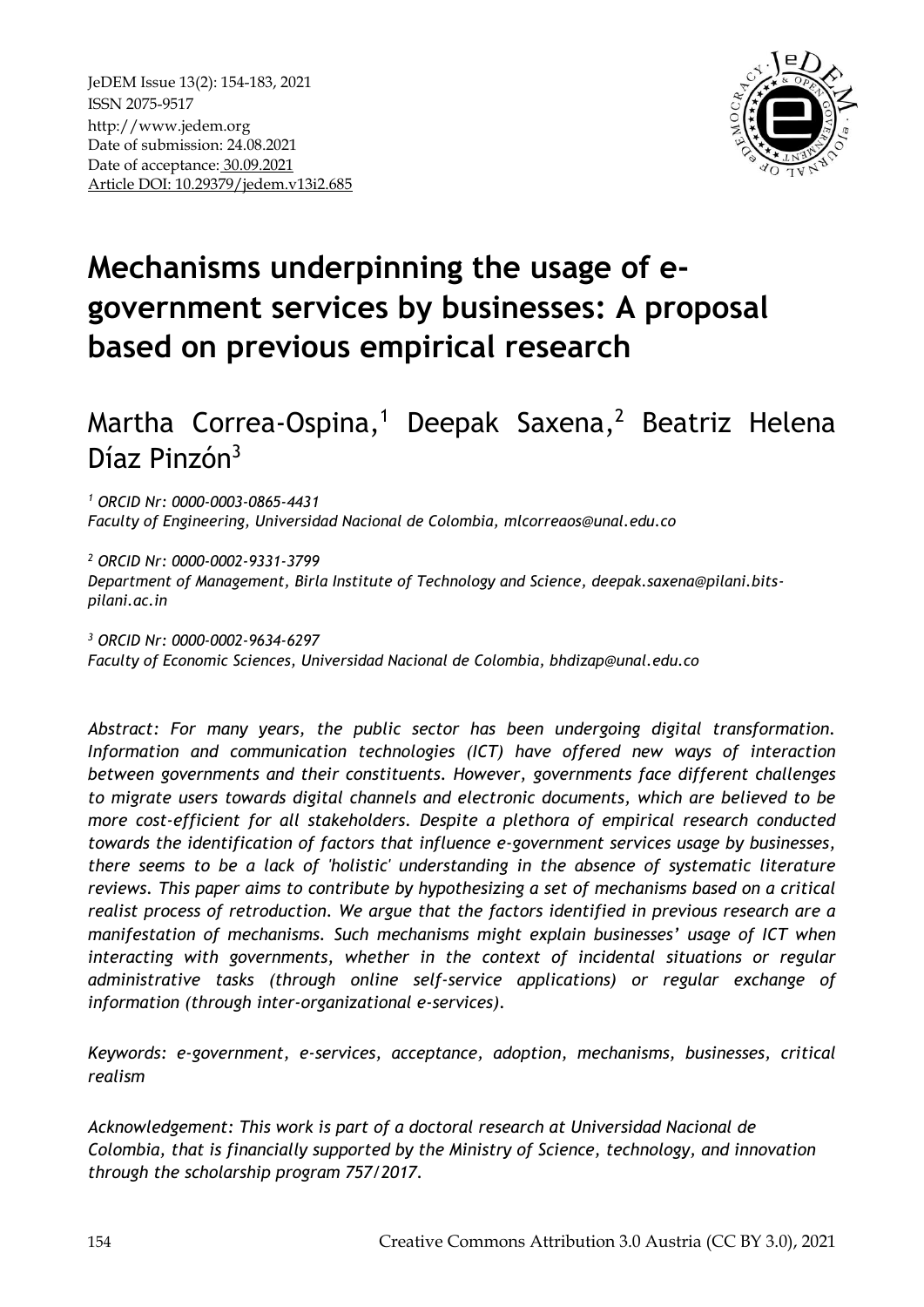### **1. Introduction**

In the information systems (IS) field, the adoption of technology is an area that has received wide attention. Various models have been proposed and validated within several contexts and towards the usage of different technologies. For many years, the public sector has been using information and communication technologies as part of digital transformation (Eggers & Bellman, 2015; Mac-Donald, 2017; Mergel et al., 2018) to improve service delivery and its own internal efficiency, often under the e-government initiatives. Consequently, there is a growing body of academic literature on e-government and particularly, on the adoption of e-government services.

Since the success of any digital transformation initiative strongly relies on its usage, governments devise strategies to increase the usage of e-government services. Although governments may enforce the use of digital services by making it mandatory as it is the case of Denmark (Madsen & Kræmmergaard, 2016), yet the users hold preferences and habits. Thus, migration towards electronic channels and electronic documents might be not as simple or straightforward. In addition, the supply-oriented approach in the design and implementation of electronic services seems to be still dominant, which is believed to affect the usage of public e-services (Scholta et al., 2020).

Among the users of e-government services, businesses are an important group. They have many legal obligations to fulfill as part of their operation. Apart from incidental or regular tasks that could be performed using online self-service applications, they also need to provide governments with large amounts of data. This information provision may not be necessarily in the interest of the business, yet may be mandated by the government due to its own interest (Arendsen & van Engers, 2004).

Although previous literature reviews in the field of e-government have identified factors that influence e-government usage among different stakeholders, most are focused on G2C (government-to-citizen) services (Distel & Ogonek, 2016; Hofmann et al., 2012; Nunes et al., 2017). Citizens as a group of users have received wide attention in terms of research focus. Factors influencing the usage of different types of services have been validated for informational and transactional services (Dwivedi et al., 2017), including the factors involved in citizen-participation (Lampoltshammer et al., 2019) and open government (Ruvalcaba-Gomez, 2019).

In contrast, empirical research on G2B (government-to-business) services is rather limited. Except for van den Boer et al. (2011) the research agenda towards channel choice in the G2B context, we did not find literature reviews that focus on technology-mediated encounters between business and government. Previous literature reviews on e-government have also noted the lack of studies in the business-to-government domain (Hofmann et al., 2012). This literature review contributes by filling this gap, with a particular focus on research in which the perspective of the businesses has been taken into account in empirical settings.

The main objective of this study is to gain a comprehensive understanding of the empirical research on businesses' usage of electronic services to interact with governments, by highlighting the factors that influence its usage. This paper also aims to go beyond the identification of a list of factors; using critical realist process of retroduction we postulate a list of hypothesized mechanisms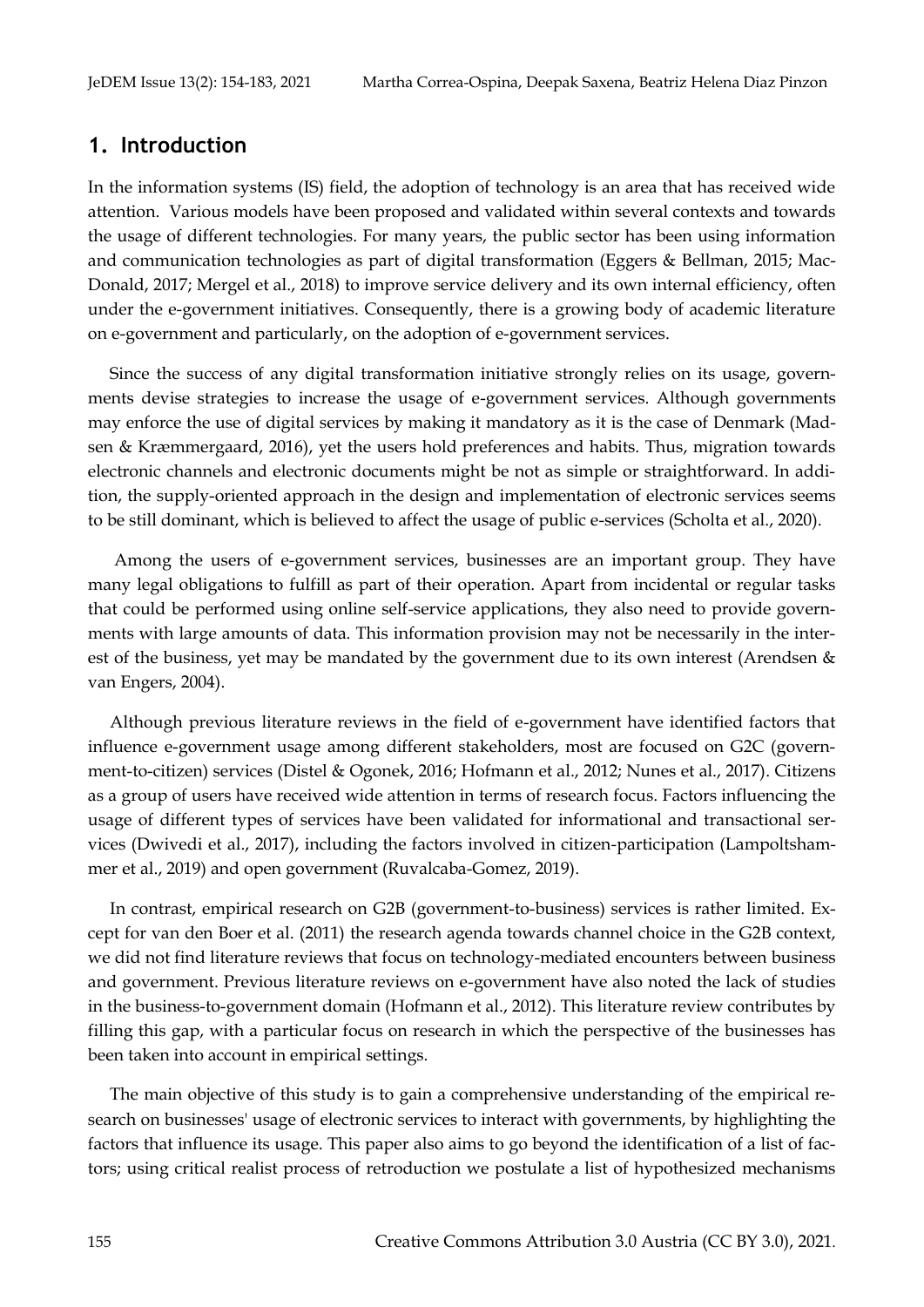(based of the empirical work reviewed) that help explain why businesses adopt e-government services.

This paper contributes to research by uncovering areas where research is needed. It also benefits practitioners as they can focus their attention on mechanisms underpinning a myriad of factors. Future work can consider the hypothesized mechanisms and examine them in empirical settings.

The remainder of this paper is organized as follows. Section 2 presents the literature review design; with classification and analysis of the papers reported in sections 3 and 4. Section 5 presents and discusses the analysis towards the postulation of mechanisms (critical realist retroduction). Finally, section 6 presents the conclusions and future work directions.

## **2. Review design**

The method for this literature review is divided into three parts: (1) literature search; (2) the classification framework; and (3) paper analysis.

### **2.1. Literature Search**

Following Webster & Watson (2002), our search for papers started with the Association of Business School (ABS) journal list for the areas of 'public sector' and 'information management' (of these journals, only the three-star and four-star journals were consulted), and the Senior Scholars' Basket of journals from the Association for Information Systems (AIS). Due to a focus on e-government, the search also includes the proceedings of the EGOV conference, and two open access journals that are specialized on e-government topics, Electronic Journal of E-Government (EJEG) and eJournal of eDemocracy & Open Government (JeDEM). For database search to find additional papers, we used the Digital Government Reference Library (DGRL) version 15.5 and Scopus. And finally, we used Google Scholar to find papers that either referenced or were refered to by the papers selected in previous steps.

We purposely applied broad search terms to the selected sources to avoid the omission of pertinent work. Whilst we cannot claim to be exhaustive, results might be considered representative enough to draw conclusions of the research in the G2B domain regarding the adoption of egovernment services. We particularly review empirical work that involved businesses' perspective. The following basic search equation was used as search terms in titles, abstracts, and keywords: ("e-government" or "electronic government" or "d-government" or "digital government" or "online government" or "g2b" or "b2g") AND ("business" or "firm" or "enterprise" or "company" or "corporation" or "sme1" or "private sector") for the period 2000 – 2020.

This search resulted in the identification of 1955 papers. The papers were initially selected by scrutinizing the titles and abstracts. If the title did not give enough clarity about the content of the paper, the article was kept for the next stage of selection process. Based on this literature review's

<sup>1</sup> SME stands for Small and Medium-sized Enterprises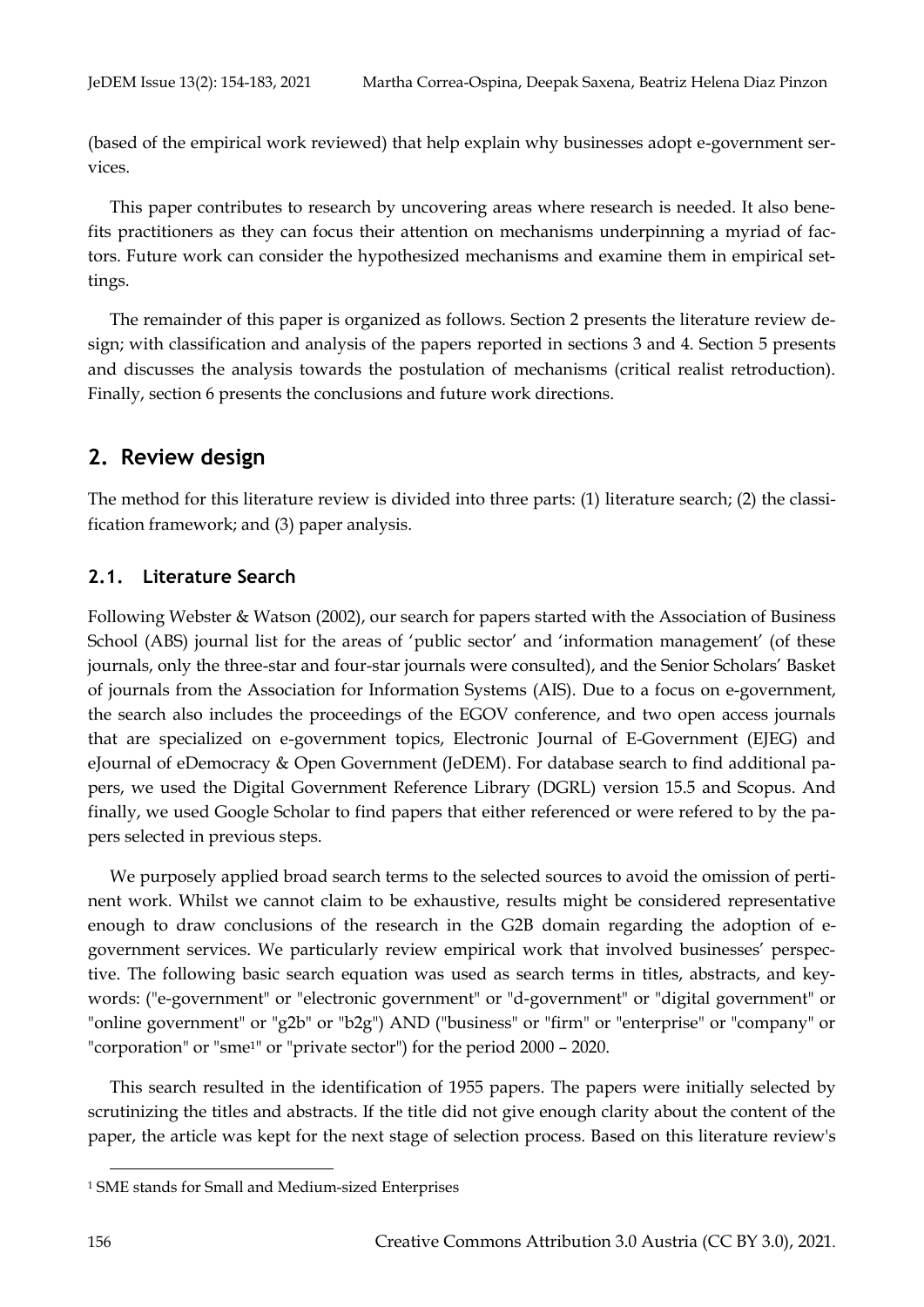main objective (of analyzing empirical research about the usage of e-government services from businesses' perspective), we ended with 434 papers pre-selected. After reading the abstracts 258 papers were omitted, this left 176 papers, of which 57 were discarded after reading the introduction. Once duplicates were removed, a total of 119 unique papers were considered for a full reading. Of these papers, the papers with unrelated topic were screened out. Finally, a total of 28 were included in the review. Backwards and forwards searches added ten to the final pool, bringing a total of 38 papers (see Figure 1).





The selection criteria only considered papers which studied the usage of e-services by businesses to interact with governmental agencies and in which businesses side participated in. Thus, papers that only considered a supply perspective (even towards businesses sector), papers proposing or analyzing technological artifacts, proposing conceptual frameworks, or those only focusing on policymaking were excluded. Although some studies were found that used stakeholder's analysis, such studies were also left aside if the empirical work did not involve businesses. Appendix A presents the pool of papers included in this review.

### **2.2. Classification framework**

For the coding of the papers selected, we define classification categories such as authors, year, journal. Moreover, since this literature review focuses on empirical research, we also identified the sample (business size) involved in the study and the country of data collection (see Appendix A). Additionally, research setting (Table 1) was identified based on the type of online services offered by the government.

| Research<br>setting | Description                                                                  |
|---------------------|------------------------------------------------------------------------------|
| Online Self-        | Self-service e-government services are web forms based, non-integrated       |
| service applica-    | data exchange, usually accessed for occasional transactions as e.g. permits  |
| tion                | and the registration of a new company (Arendsen et al., 2008). Informational |

*Table 1: Classification of research settings*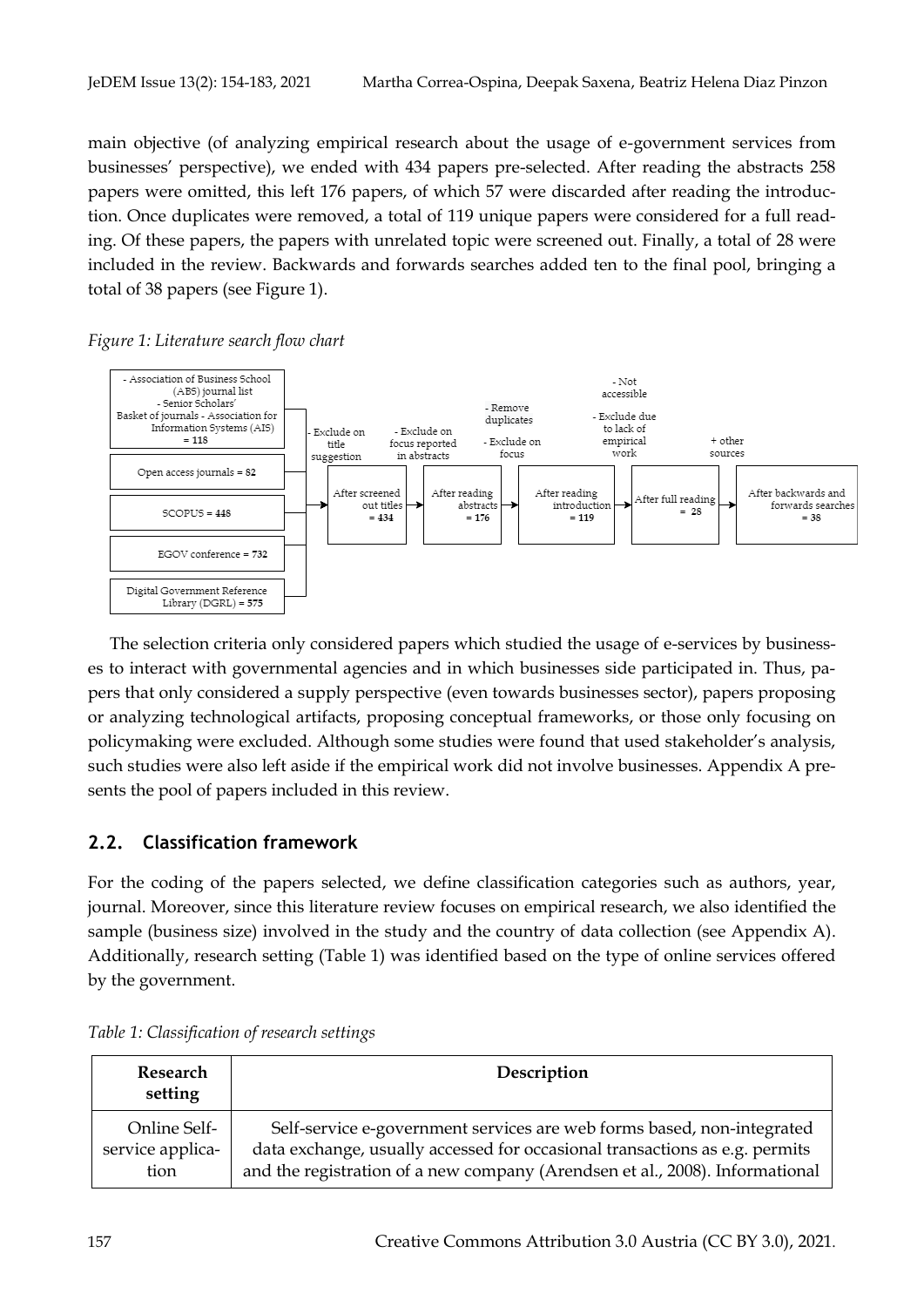|                                     | services can be included in this category. Interaction is carried out by busi-<br>nesses to obtain information or complete a transaction by themselves.                                                                                                                                                                                                                              |
|-------------------------------------|--------------------------------------------------------------------------------------------------------------------------------------------------------------------------------------------------------------------------------------------------------------------------------------------------------------------------------------------------------------------------------------|
| Inter-<br>organizational<br>systems | Such services perform electronic transaction processing based on mutual<br>data exchange as an integrated part of existing business management sys-<br>tems (e.g. tax filing, social security payments, e-invoicing, customs declara-<br>tions, and statistics) (Arendsen et al., 2008). This is similar to the use of Elec-<br>tronic Data Interchange (EDI) systems by businesses. |

To analyze methodological aspects, we used the "research onion" (Saunders et al., 2019) as a base, and set the criteria to classify papers when those aspects were not explicitly mentioned in the paper.

Saunders et al. (2019) proposed the theoretical concept of "research onion" for research methodology construction. It provides a description of the main layers or stages for a methodology design. Research onion consists of six main layers, from research philosophy to techniques and procedures for data collection and analysis. We used this framework to classify our selected papers to get an overview of how the research in the field is being conducted. Tables 3 to 6 presents the classification criteria.

To classify papers on research philosophy we based our criteria on Saunders et al. (2019), and Saxena & Mcdonagh (2017a). Table 2 notes the research philosophies and their description used in the review. Closely related to philosophy, we coded the papers based on their approach to theory development - deduction, induction, or abduction (Table 4).

| Research philosophy | Description                                                                                                                       |  |  |
|---------------------|-----------------------------------------------------------------------------------------------------------------------------------|--|--|
| Positivist          | Quantitative research that attempts to test theories (deductive<br>methods) to provide causal explanations and offer predictions. |  |  |
| Critical realism    | Seeks for an explanation based on mechanisms. Research is<br>conducted following retroductive/abductive logic.                    |  |  |
| Interpretativism    | Focuses on narratives, understandings, worldviews. Research is<br>conducted using inductive methods.                              |  |  |
| Postmodernism       | Focuses on the role of language and of power relations.                                                                           |  |  |
| Pragmatism          | The practical meaning of knowledge in particular contexts -<br>Problem-solving oriented (e.g., action research).                  |  |  |

*Table 2: Research philosophy*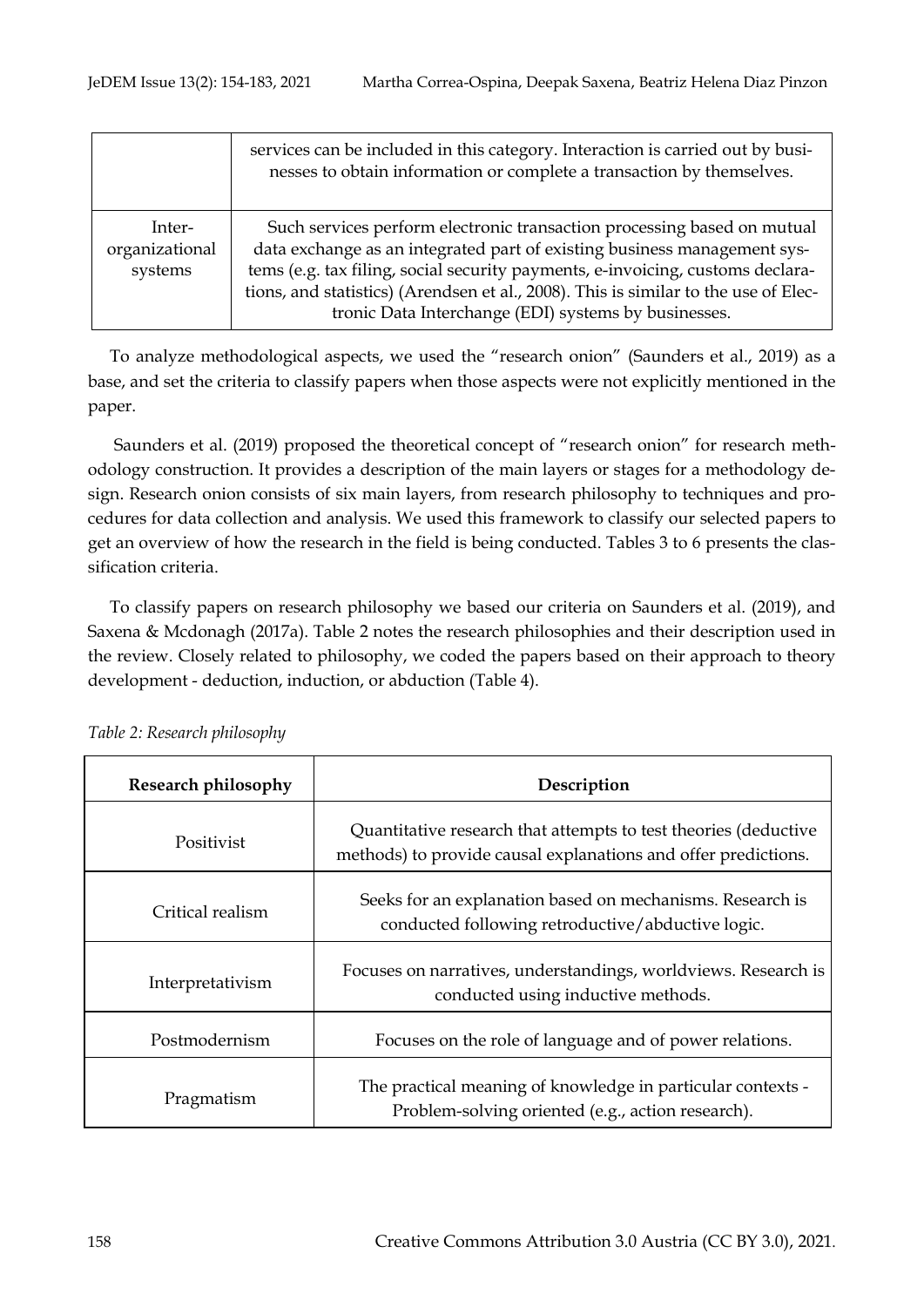| Approaches to theory<br>development | Description                                                                                                                         |  |  |
|-------------------------------------|-------------------------------------------------------------------------------------------------------------------------------------|--|--|
| Deduction                           | Studies moving from theory to data - Data collection aims to evalu-<br>ate propositions or hypotheses from an existing theory       |  |  |
| Abduc-<br>tion/Retroduction         | Studies moving back and forth combining deduction and induction                                                                     |  |  |
| Induction                           | Studies moving from data to theory - Data collection aims to explore<br>a phenomenon, identify themes and patterns to build theory. |  |  |

*Table 3: Approaches to theory development*

The research strategy employed in the papers were classified (Table 4) according to the categories presented in the research onion, but some additional research strategies were included based on Madsen & Kræmmergaard (2015). Although vignette studies use the surveys method as well, we decided to give it an independent category since vignette approach combines survey and experimental research (Table 5). Finally, the time horizon of the research was also identified (Table 6).

*Table 4: Classification of research strategy* 

| <b>Research strategy</b>                 | Description                                                                                                                                           |
|------------------------------------------|-------------------------------------------------------------------------------------------------------------------------------------------------------|
| Experiment                               | Papers using either laboratory or field experiments.                                                                                                  |
| Survey                                   | Papers that gather data employing questionnaires.                                                                                                     |
| Document analysis /<br>Archival research | Papers that use internal or external documents as the primary data<br>source.                                                                         |
| Case study                               | Papers presenting empirical investigation from a phenomenon in<br>its real settings where researcher has no control over events.                      |
| Design science                           | Papers that build/develop systems and/or tools.                                                                                                       |
| Ethnography                              | Papers which researcher collected data by immersing herself or<br>himself in the social world being researched, with a focus on thick<br>description. |
| Action research                          | Papers reporting research concerned with the resolution of organ-<br>izational issues as part of the research process.                                |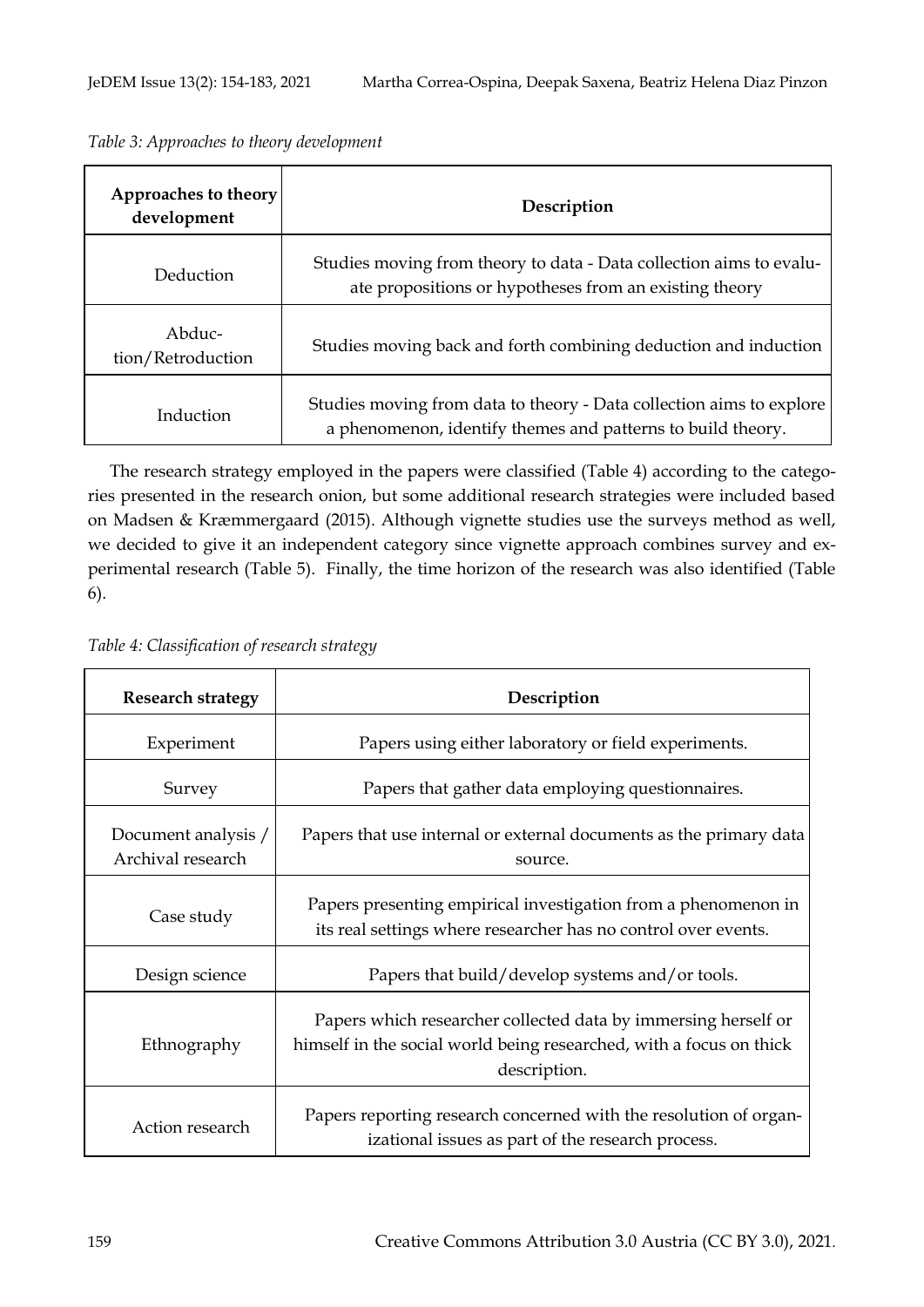| Grounded theory   | Papers emphasizing developing and building theory from the data<br>collected.                            |
|-------------------|----------------------------------------------------------------------------------------------------------|
| Narrative inquiry | Papers that collect data via interviews and focus on presenting the<br>stories.                          |
| Focus group       | Papers that collect data via focus groups.                                                               |
| Vignette study    | Papers using short descriptions of a particular situation in which<br>the respondents need to empathize. |

*Table 5: Time Horizon* 

| Time Horizon    | Description                                                                              |
|-----------------|------------------------------------------------------------------------------------------|
| Cross-sectional | Studies at a particular instance of time, often using a wide num-<br>ber of respondents. |
| Longitudinal    | Studies of a phenomenon over time.                                                       |

## **2.3. Analysis of papers**

To synthesize the literature, a concept-centric analysis was conducted (Webster & Watson, 2002). We identified the main themes of the research, main theoretical lenses, and variables/factors influencing e-government usage by businesses (presented in Section 4).

We also identified mechanisms that would explain why and under what circumstances businesses adopt and use e-government services based on a critical realist process of retroduction (Saxena, 2019). To do so, relevant factors (from the empirical research reviewed) were grouped according to their affinity and classified with regards to the context where they could be activated (inner or outer context of the organization).

# **3. Classification of the papers**

In this section, we present the classification of the papers according to the classification framework discussed earlier. Regarding the size of business, figure 2 shows the distribution. While most studies do not consider a specific size or do not report a specific size of business (21 papers, labeled as "all sizes" in figure 2), 11 out of 38 explicitly focus on small and medium enterprises. In terms of the fieldwork setting, 21 different countries were identified, however, The Netherlands account for 26.3% of the studies (see Appendix A). Table 6 presents an overview of the research setting in terms of self-service applications and inter-organizational settings.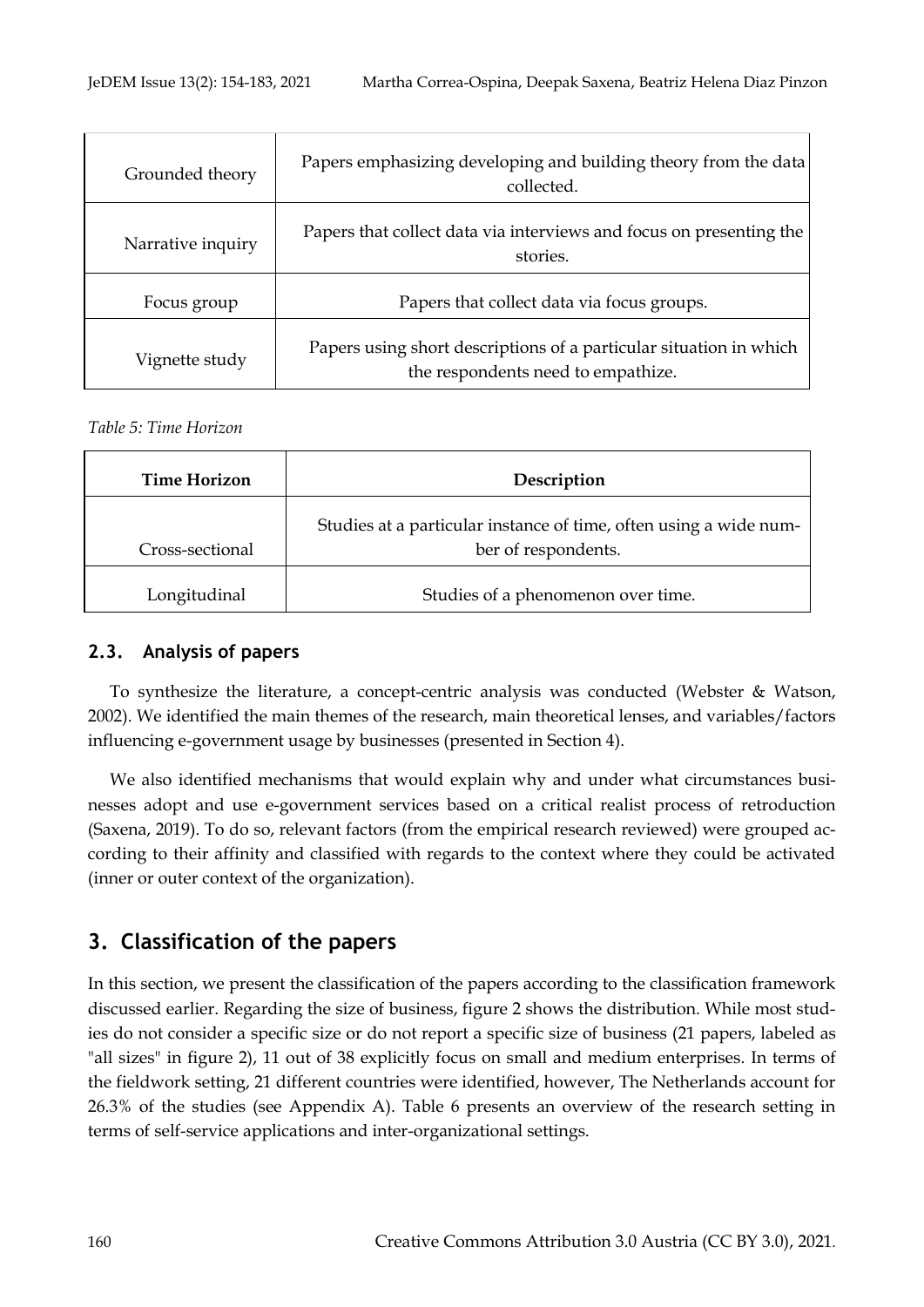*Figure 2: Business size vs number of papers* 



Sample (business size)

*Table 6: Research settings*

|                                     | $#$ of<br>papers | Papers                                                                                                                                                                                                                                                                                                                                                                                                                                                                                         |
|-------------------------------------|------------------|------------------------------------------------------------------------------------------------------------------------------------------------------------------------------------------------------------------------------------------------------------------------------------------------------------------------------------------------------------------------------------------------------------------------------------------------------------------------------------------------|
| Self-service<br>applications        | 24               | (Alghamdi & Beloff, 2016; Alomar & de Visscher, 2017; Hung et<br>al., 2012; Jansen et al., 2010; Kindel et al., 2014; Lee et al., 2011;<br>Mbeche et al., 2017; Nguyen et al., 2020; Pinem et al., 2018; Ram-<br>mea & Grobbelaar, 2017; Reddick & Roy, 2013; Riyadh et al., 2019;<br>Santa et al., 2019; Seo et al., 2018; Shao et al., 2015; Soong et al.,<br>2020; Thi et al., 2014; Tung & Rieck, 2005; Ulman et al., 2012; van<br>den Boer et al., 2012, 2016, 2017, 2014; Vejačka, 2018) |
| Inter-<br>organizational<br>systems | 14               | (Arendsen et al., 2008, 2014, 2006; Arendsen & Van De<br>Wijngaert, 2011; Bharosa et al., 2018; Gunasekaran et al., 2009;<br>Haag et al., 2013; Kassim & Hussin, 2010; Lian, 2015; Mohd Nawi<br>et al., 2016; Naggi & Agostini, 2011; Olaleye & Sanusi, 2017; Sam-<br>basivan et al., 2010; Urciuoli et al., 2013)                                                                                                                                                                             |

In terms of research philosophy, most papers were found to be following a positivist research philosophy and a deductive approach towards theory development. Regarding methodological choice, 30 papers reported research relying on one quantitative method, 2 papers on quantitative and qualitative methods, and 4 papers on qualitative methods (see Table 7).

*Table 7: Research philosophy and theory development approach*

| Research   | <b>Theory</b> | Methodo-       |        |        |
|------------|---------------|----------------|--------|--------|
| philosophy | development   | logical choice | of pa- | rapers |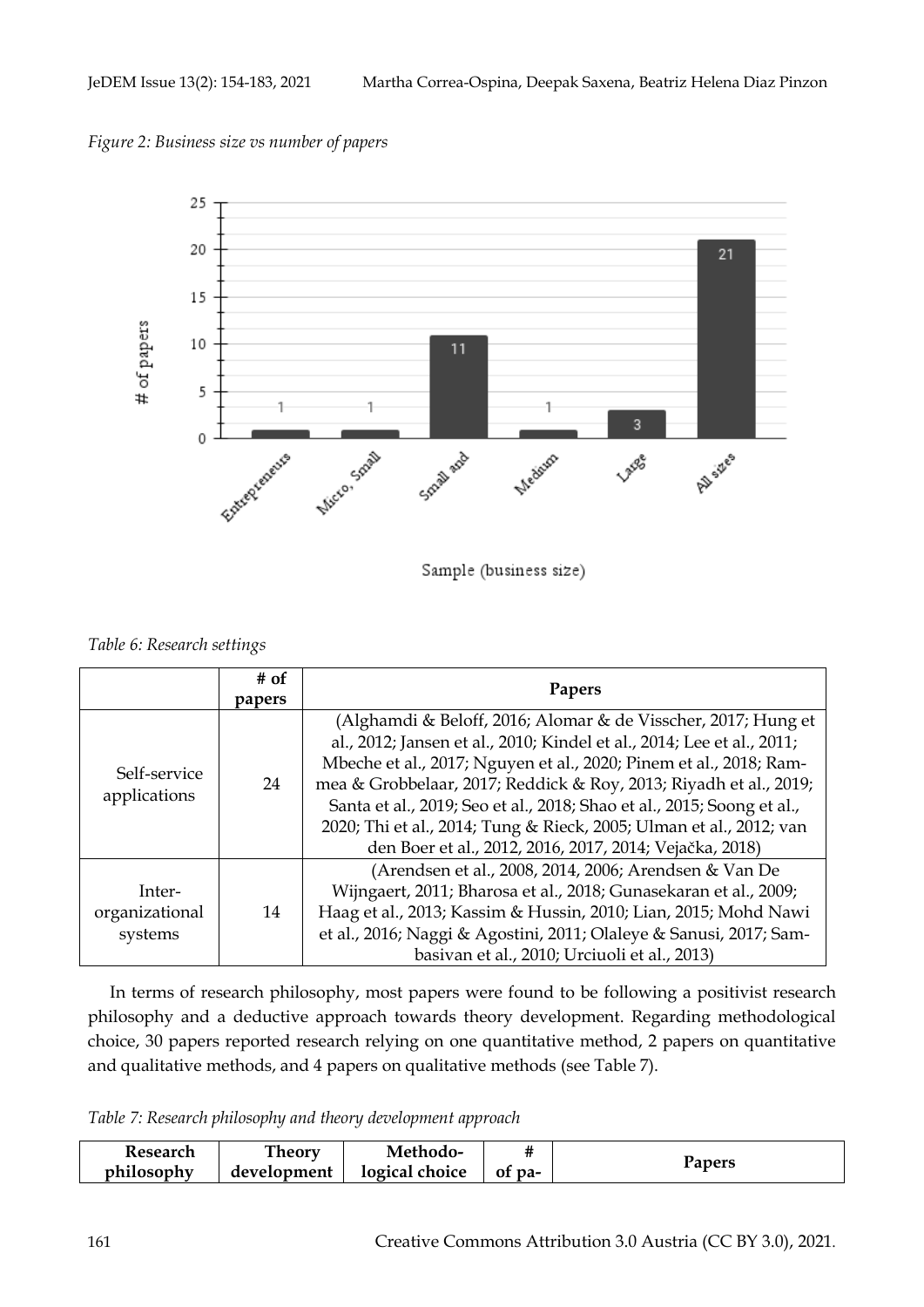|                       | approach  |                                     | pers           |                                                                                                                                                                                                                                                                                                                                                                                                                                                                                                                                                                                                                                                                                              |
|-----------------------|-----------|-------------------------------------|----------------|----------------------------------------------------------------------------------------------------------------------------------------------------------------------------------------------------------------------------------------------------------------------------------------------------------------------------------------------------------------------------------------------------------------------------------------------------------------------------------------------------------------------------------------------------------------------------------------------------------------------------------------------------------------------------------------------|
| Positivist            | Deductive | Mono-<br>method - Quan-<br>titative | 32             | (Alghamdi & Beloff, 2016;<br>Alomar & de Visscher, 2017; Ar-<br>endsen et al., 2008, 2014, 2006; Ar-<br>endsen & Van De Wijngaert, 2011;<br>Gunasekaran et al., 2009; Hung et<br>al., 2012; Jansen et al., 2010; Kindel<br>et al., 2014; Lee et al., 2011; Lian,<br>2015; Mbeche et al., 2017; Nguyen et<br>al., 2020; Olaleye & Sanusi, 2017;<br>Pinem et al., 2018; Reddick & Roy,<br>2013; Riyadh et al., 2019; Samba-<br>sivan et al., 2010; Santa et al., 2019;<br>Seo et al., 2018; Shao et al., 2015;<br>Soong et al., 2020; Thi et al., 2014;<br>Tung & Rieck, 2005; Ulman et al.,<br>2012; Urciuoli et al., 2013; van den<br>Boer et al., 2012, 2016, 2017, 2014;<br>Vejačka, 2018) |
|                       |           | Mixed-<br>method simple             | $\overline{2}$ | (Bharosa et al., 2018; Haag et al.,<br>2013)                                                                                                                                                                                                                                                                                                                                                                                                                                                                                                                                                                                                                                                 |
| Interpreta-<br>tivism | Inductive | Mono-<br>method - Quali-<br>tative  | $\overline{4}$ | (Kassim & Hussin, 2010; Mohd<br>Nawi et al., 2016; Naggi & Agostini,<br>2011; Rammea & Grobbelaar, 2017)                                                                                                                                                                                                                                                                                                                                                                                                                                                                                                                                                                                     |

Table 8 presents the time horizon of the research and the strategy among the papers. Survey (30 papers), vignette studies (3 papers), and case study (5 papers) were the three strategies identified, meaning, almost all studies are cross-sectional in nature, but one conducted survey at three different moments in time. On the other hand, interestingly, all the vignette studies were conducted in The Netherlands and towards source and channel choice within the businesses' information seeking process.

*Table 8: Time horizon and research strategy*

| Time<br>horizon     | <b>Strategy</b>   | # of<br>papers | Papers                                                                                                                                                                                                                                                                                                                                                                                                                                                                                                                                                   |
|---------------------|-------------------|----------------|----------------------------------------------------------------------------------------------------------------------------------------------------------------------------------------------------------------------------------------------------------------------------------------------------------------------------------------------------------------------------------------------------------------------------------------------------------------------------------------------------------------------------------------------------------|
| Cross-<br>sectional | Survey            | 29             | (Alghamdi & Beloff, 2016; Alomar & de Visscher,<br>2017; Arendsen et al., 2008, 2014, 2006; Gunasekaran et<br>al., 2009; Haag et al., 2013; Hung et al., 2012; Lee et al.,<br>2011; Lian, 2015; Mbeche et al., 2017; Nguyen et al.,<br>2020; Olaleye & Sanusi, 2017; Reddick & Roy, 2013; Ri-<br>yadh et al., 2019; Sambasivan et al., 2010; Santa et al.,<br>2019; Seo et al., 2018; Shao et al., 2015; Soong et al.,<br>2020; Thi et al., 2014; Tung & Rieck, 2005; Urciuoli et<br>al., 2013; van den Boer et al., 2012, 2016, 2017; Vejačka,<br>2018) |
|                     | Vignette<br>Study | 3              | (Arendsen & Van De Wijngaert, 2011; Jansen et al.,<br>2010; van den Boer et al., 2014)                                                                                                                                                                                                                                                                                                                                                                                                                                                                   |
|                     | Case              | 5              | (Bharosa et al., 2018; Kassim & Hussin, 2010; Mohd                                                                                                                                                                                                                                                                                                                                                                                                                                                                                                       |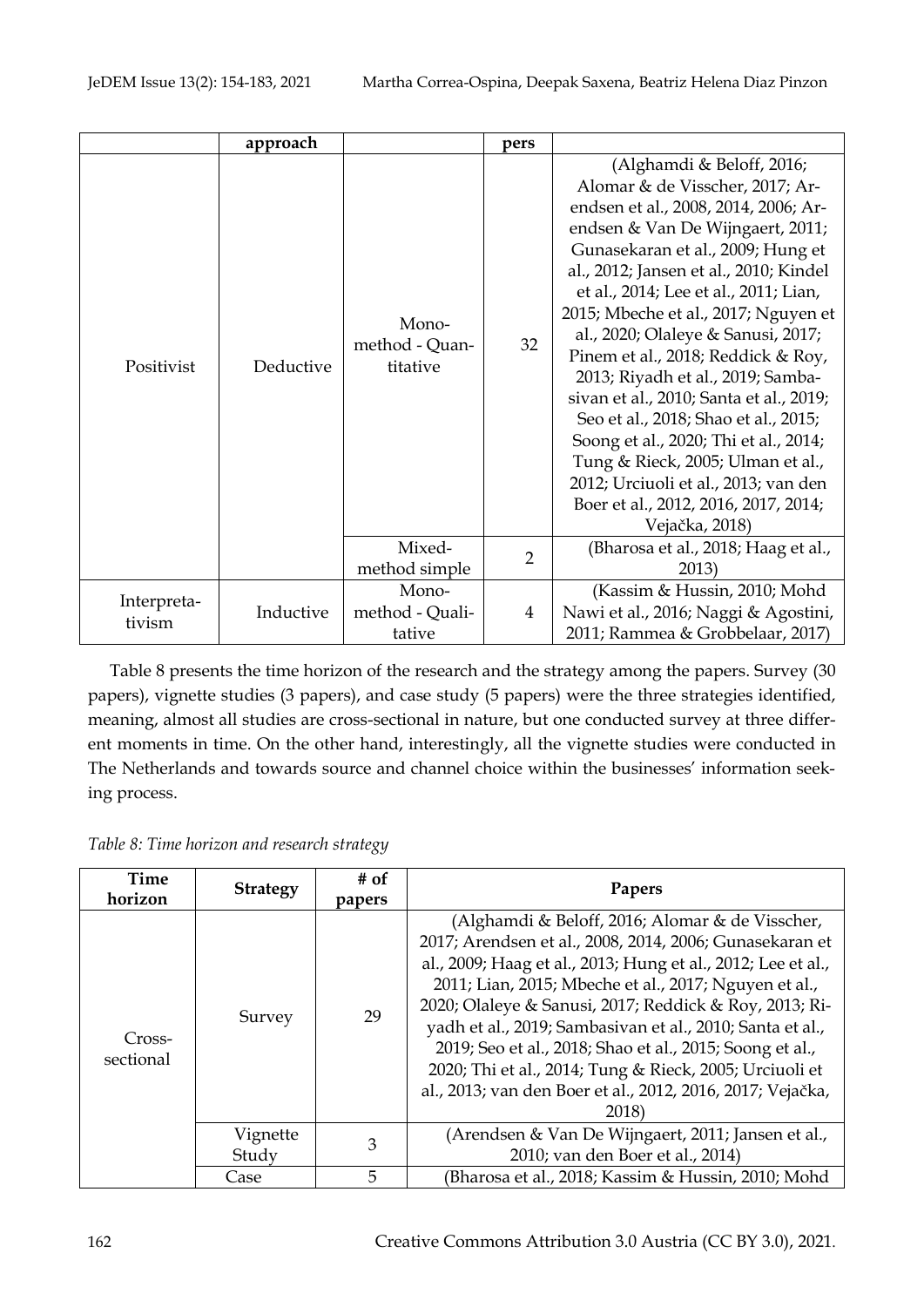|                   | study  | Nawi et al., 2016; Naggi & Agostini, 2011; Rammea &<br>Grobbelaar, 2017) |
|-------------------|--------|--------------------------------------------------------------------------|
| Longitu-<br>dinal | Survey | (Ulman et al., 2012)                                                     |

# **4. Concept-centric analysis of the literature review**

In this section we present a concept-centric analysis (Webster & Watson, 2002) of the pool of papers. Table 9 presents the result of the themes identification across the papers and table 11 the main theoretical lenses underlying the studies.

| Table 9: Main themes of<br>researchTheme                                              | # of<br>papers | Papers                                                                                                                                                                                                                                                                   |
|---------------------------------------------------------------------------------------|----------------|--------------------------------------------------------------------------------------------------------------------------------------------------------------------------------------------------------------------------------------------------------------------------|
| General e-services<br>(or more than one ser-<br>vice)                                 | 12             | (Alghamdi & Beloff, 2016; Kindel et al., 2014; Mbeche et al.,<br>2017; Nguyen et al., 2020; Rammea & Grobbelaar, 2017; Red-<br>dick & Roy, 2013; Riyadh et al., 2019; Santa et al., 2019; Thi et<br>al., 2014; Tung & Rieck, 2005; Ulman et al., 2012; Vejačka,<br>2018) |
| Informational<br>$e-$<br>services                                                     | 5              | (Jansen et al., 2010; van den Boer et al., 2012, 2016, 2017,<br>2014)                                                                                                                                                                                                    |
| E-invoicing                                                                           | 5              | (Arendsen & Van De Wijngaert, 2011; Haag et al., 2013;<br>Lian, 2015; Naggi & Agostini, 2011; Olaleye & Sanusi, 2017)                                                                                                                                                    |
| E-procurement<br>System                                                               | 8              | (Alomar & de Visscher, 2017; Gunasekaran et al., 2009;<br>Hung et al., 2012; Kassim & Hussin, 2010; Mohd Nawi et al.,<br>2016; Sambasivan et al., 2010; Seo et al., 2018; Soong et al.,<br>2020                                                                          |
| E-tax filing                                                                          | $\overline{2}$ | (Lee et al., 2011; Shao et al., 2015)                                                                                                                                                                                                                                    |
| High impact gov-<br>ernmental e-services<br>(reduction of adminis-<br>trative burden) | 3              | (Arendsen et al., 2008, 2014, 2006)                                                                                                                                                                                                                                      |
| E-customs                                                                             | 1              | (Urciuoli et al., 2013)                                                                                                                                                                                                                                                  |
| E-services for re-<br>porting                                                         | 2              | (Bharosa et al., 2018; Pinem et al., 2018)                                                                                                                                                                                                                               |

Regarding the theoretical lens, we found that almost all studies primarily draw from the theories employed in the IS field (Table 10). Although some papers use a main theory, model, or framework supporting their research models, most of the research is eclectic in approach.

*Table 10: Main theoretical lense employed.*

| <b>Theoretical</b> |              | Paper that adapts the |
|--------------------|--------------|-----------------------|
| <b>renses</b>      | Description* | theory/framework      |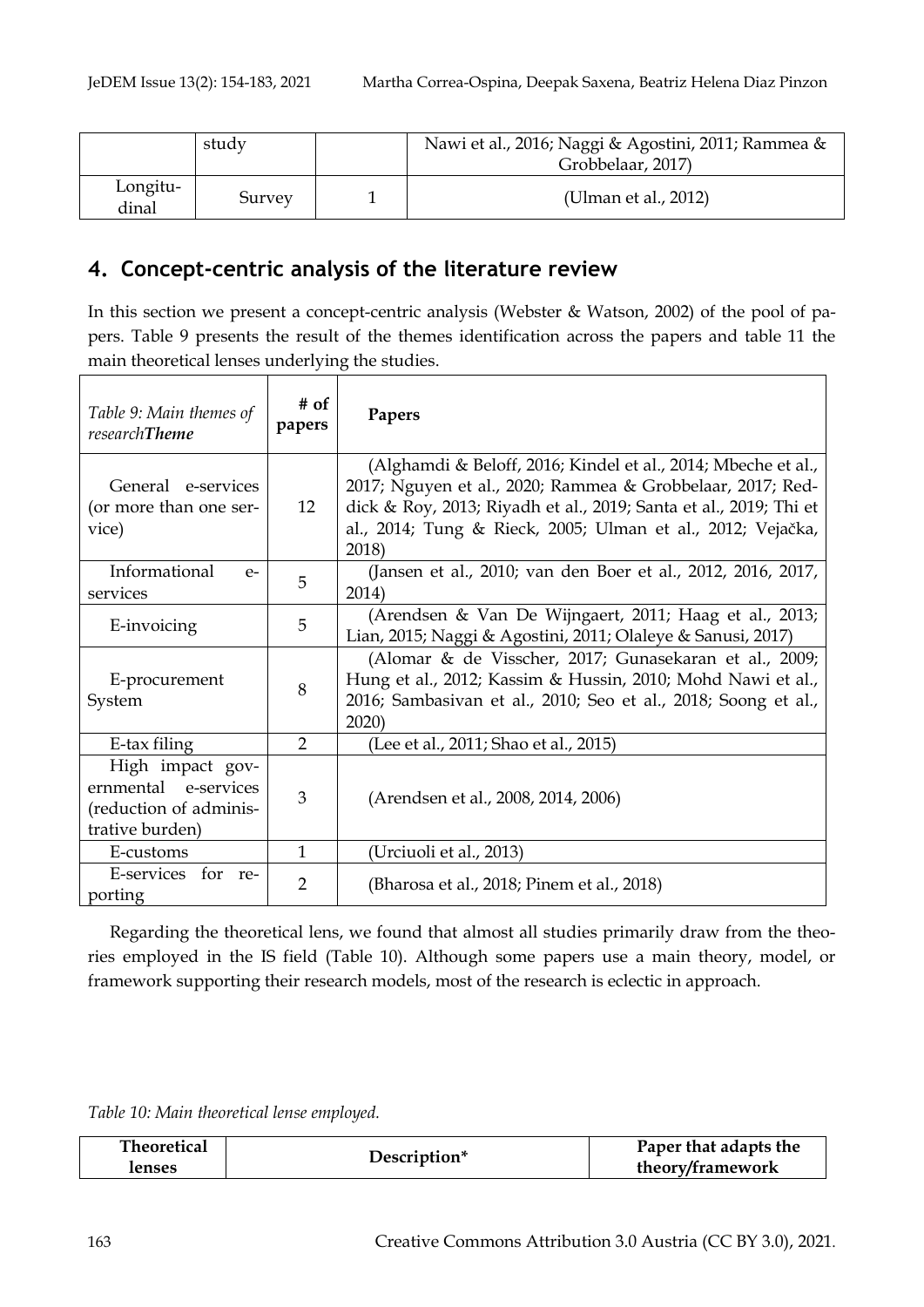| Theory of<br>Planned Behav-<br>ior (TPB)                                        | TPB is rooted in the social psychology<br>field, but it is also used to explain acceptance<br>towards a given technology. The three main<br>constructs in TPB are attitude, subjective<br>norm, and perceived behavioral control.                                     | (Hung et al., 2012)                                                                                     |
|---------------------------------------------------------------------------------|-----------------------------------------------------------------------------------------------------------------------------------------------------------------------------------------------------------------------------------------------------------------------|---------------------------------------------------------------------------------------------------------|
| Channel<br>choice theories /<br>Information<br>seeking theories                 | Theories of channel choice (e.g., Media<br>Richness Theory, the Social Influence Model,<br>and the Channel Expansion Theory).<br>Theories of source choices (e.g., Byström<br>and Järvelin's model of information seeking,<br>Leckie's model of information seeking). | (Tung & Rieck, 2005; van<br>den Boer et al., 2012, 2016,<br>2017, 2014)                                 |
| Chwelos,<br>Benbasat, and<br>Dexter's EDI<br>adoption model                     | Model focusing on the adoption of inter-<br>organizational systems. It postulates that per-<br>ceived benefits, readiness, and external pres-<br>sure have a positive relationship with the<br>adoption decision (Chwelos et al., 2001).                              | (Arendsen et al., 2008;<br>Tung & Rieck, 2005)                                                          |
| Iacovou, Ben-<br>basat, and Dex-<br>ter's EDI adop-<br>tion and impact<br>model | Model focusing on the adoption of inter-<br>organizational systems by small firms. It<br>states that three factors: organizational readi-<br>ness, external pressures, and perceived bene-<br>fits influence EDI adoption.                                            | (Tung & Rieck, 2005)                                                                                    |
| DeLone and<br>McLean's model                                                    | This model was proposed by DeLone &<br>McLean (1992, 2003) to measure the infor-<br>mation system success. It takes into account<br>the information, system, and service quality,<br>user satisfaction and current usage and the<br>net of benefits.                  | (Sambasivan et al., 2010)                                                                               |
| Expectation<br>confirmation<br>theory                                           | Expectations-confirmation theory posits<br>that expectations and perceived performance<br>lead to satisfaction. The four main constructs<br>are expectations, performance, disconfirma-<br>tion, and satisfaction.                                                    | (Pinem et al., 2018)                                                                                    |
| Technology<br>Acceptance<br>Model (TAM)                                         | It is an adaptation of the Theory of Rea-<br>soned Action (TRA) to the field of IS. It posits<br>that perceived usefulness and perceived ease<br>of use determine intention to use a system.                                                                          | (Alomar & de Visscher,<br>2017; Soong et al., 2020;<br>Vejačka, 2018)                                   |
| Technology-<br>organization-<br>environment<br>(TOE) frame-<br>work             | It identifies three aspects that influence the<br>process by which an organization adopts and<br>implements a technological innovation: tech-<br>nological, organizational, and environmental<br>context.                                                             | (Alomar & de Visscher,<br>2017; Arendsen et al., 2014,<br>2006; Shao et al., 2015; Thi et<br>al., 2014) |
| $E-$<br>Government<br>Adoption and<br><b>Utilization Mod-</b><br>el (EGAUM)     | EGAUM was developed based on the lit-<br>erature on e-government adoption, and theo-<br>ries used to analyze acceptance and usage of<br>technologies.                                                                                                                 | (Alghamdi & Beloff, 2016)                                                                               |
| Unified Theo-<br>ry of Acceptance<br>and Use of                                 | These models aim to explain technology<br>acceptance and they are based on other tech-<br>nology acceptance theories. UTAUT 2 is par-                                                                                                                                 | (Lian, 2015; Nguyen et al.,<br>2020; Olaleye & Sanusi, 2017;<br>Soong et al., 2020)                     |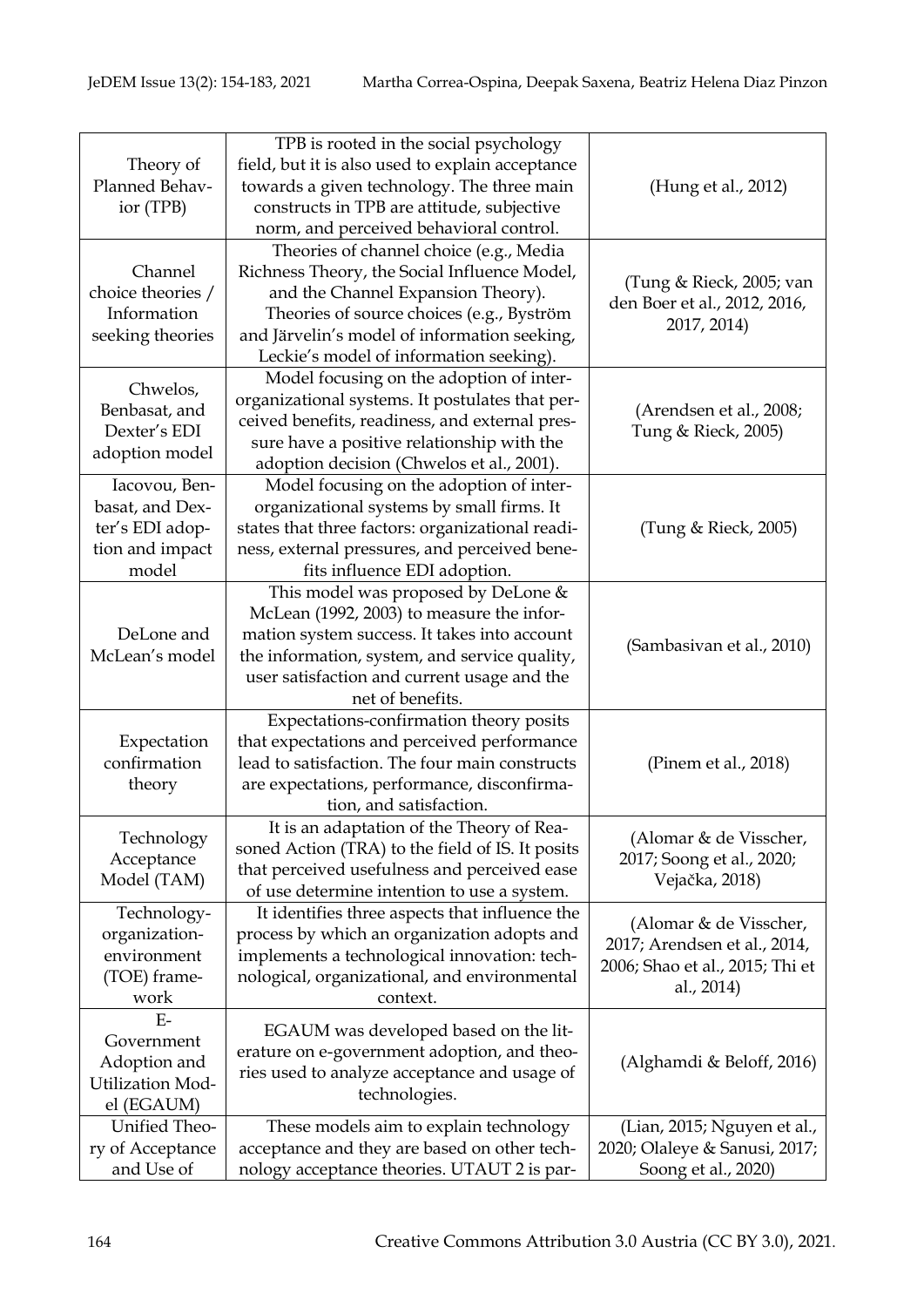| Technology / 2<br>(UTAUT / 2)                                            | ticularly adapted to the customer context.                                                                                                                                                                     |                                                                                                                                                                                                                                                                                                                                                                                  |
|--------------------------------------------------------------------------|----------------------------------------------------------------------------------------------------------------------------------------------------------------------------------------------------------------|----------------------------------------------------------------------------------------------------------------------------------------------------------------------------------------------------------------------------------------------------------------------------------------------------------------------------------------------------------------------------------|
| Rogers' Inno-<br>vation Diffusion<br>Theory (DOI)                        | It states that the primary determinants of<br>innovation diffusion are innovation charac-<br>teristics: observability, trialability, complexi-<br>ty, relative advantage, and compatibility<br>(Rogers, 1995). | (Alomar & de Visscher,<br>2017; Tung & Rieck, 2005)                                                                                                                                                                                                                                                                                                                              |
| Human-<br>Organization-<br>Technology<br>(HOT) Fit<br>framework<br>which | Socio-technical model that considers e-<br>government systems from a human, organi-<br>zational and technology perspective.                                                                                    | (Rammea & Grobbelaar,<br>2017)                                                                                                                                                                                                                                                                                                                                                   |
| Various theo-<br>retical perspec-<br>tives                               | Various models or literature on factors are<br>considered.                                                                                                                                                     | (Arendsen et al., 2014;<br>Arendsen & Van De Wijn-<br>gaert, 2011; Bharosa et al.,<br>2018; Gunasekaran et al.,<br>2009; Haag et al., 2013; Jan-<br>sen et al., 2010; Kindel et al.,<br>2014; Lee et al., 2011; Mbeche<br>et al., 2017; Reddick & Roy,<br>2013; Riyadh et al., 2019;<br>Santa et al., 2019; Seo et al.,<br>2018; Ulman et al., 2012; Ur-<br>ciuoli et al., 2013) |
| No specific<br>theory                                                    |                                                                                                                                                                                                                | (Kassim & Hussin, 2010;<br>Mohd Nawi et al., 2016;<br>Naggi & Agostini, 2011)                                                                                                                                                                                                                                                                                                    |

\*Source of some descriptions was https://is.theorizeit.org/wiki/Main\_Page

Since the aim of this literature review is to gain a comprehensive understanding of businesses' usage of electronic services to interact with governments, Table 11 presents the main findings (based on the empirical works reviewed) on the factors influencing the usage of electronic services. Because most studies apply variance models to test the impact of some factors in a dependent variable, findings are grouped based on the dependent variable analyzed (intention to use, satisfaction, channel choice, etc.). The plus (+) sign beside the factor indicates that the concerned factor supports the dependent variable. Similarly, the minus (-) sign indicates that the concerned factor acts as an obstacle for the dependent variable. Regarding channel choice studies, we highlight those factors influencing e-government services selection.

| Table 11: Main factors influencing the usage of e-government services by businesses. |  |  |  |  |
|--------------------------------------------------------------------------------------|--|--|--|--|
|--------------------------------------------------------------------------------------|--|--|--|--|

| Depend-<br>ent variable | Factors influencing depend-<br>ent variable | Paper(s)                                                              |
|-------------------------|---------------------------------------------|-----------------------------------------------------------------------|
| Intention<br>to use     | Perceived benefits (+)                      | (Alghamdi & Beloff, 2016; Nguyen et<br>al., 2020; Tung & Rieck, 2005) |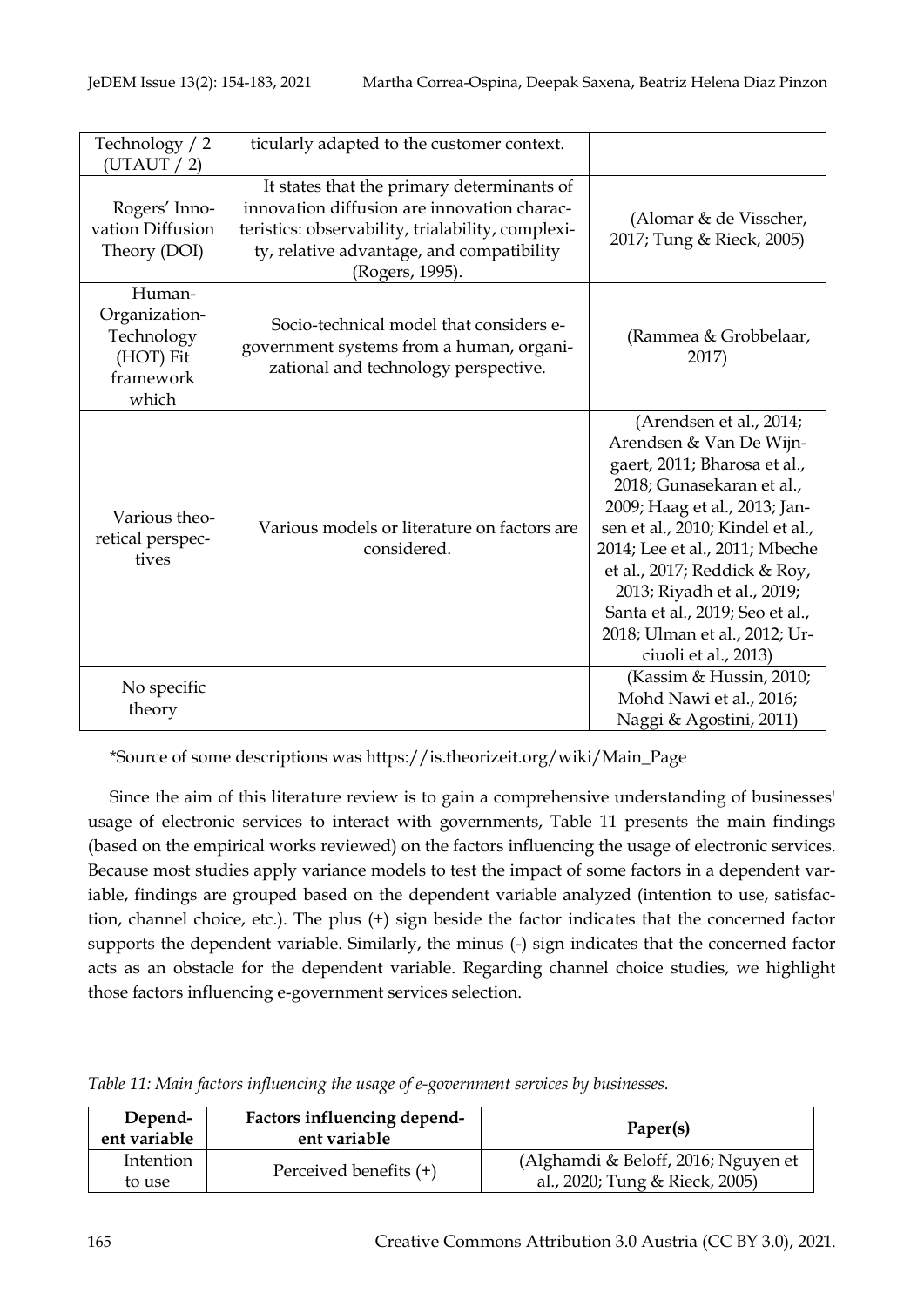| External pressure (+)           | (Tung & Rieck, 2005)                      |
|---------------------------------|-------------------------------------------|
|                                 | (Arendsen & Van De Wijngaert, 2011;       |
| Social influence $(+)$          | Lian, 2015; Olaleye & Sanusi, 2017; Soong |
|                                 | et al., 2020; Tung & Rieck, 2005)         |
| Organizational IT experience    | (Arendsen et al., 2006; Arendsen &        |
| $(+)$                           | Van De Wijngaert, 2011)                   |
|                                 | (Arendsen et al., 2006; Gunasekaran et    |
| Operational performance (+)     | al., 2009)                                |
| Firm's size / Organizational    | (Alomar & de Visscher, 2017; Ar-          |
| size / Demographic characteris- | endsen et al., 2006; Arendsen & Van De    |
| tics $(+/-)$                    | Wijngaert, 2011; Nguyen et al., 2020)     |
|                                 | (Alomar & de Visscher, 2017; Ar-          |
| Organizational readiness (+)    | endsen et al., 2008; Naggi & Agostini,    |
|                                 | 2011)                                     |
|                                 | (Hung et al., 2012; Mbeche et al., 2017;  |
|                                 | Mohd Nawi et al., 2016; Riyadh et al.,    |
| Perceived usefulness (+)        | 2019; Sambasivan et al., 2010; Vejačka,   |
|                                 | 2018)                                     |
| Fear of change (-)              | (Gunasekaran et al., 2009)                |
|                                 | (Hung et al., 2012; Nguyen et al., 2020;  |
| Facilitating conditions (+)     | Sambasivan et al., 2010)                  |
|                                 | (Mbeche et al., 2017; Sambasivan et al.,  |
| Ease of use $(+)$               | 2010; Urciuoli et al., 2013)              |
| Web design (service quality)    | (Mbeche et al., 2017; Nguyen et al.,      |
|                                 | 2020; Sambasivan et al., 2010)            |
| Assurance of service (by ser-   | (Naggi & Agostini, 2011; Sambasivan       |
| vice providers) (+)             | et al., 2010)                             |
| Responsiveness of service pro-  | (Gunasekaran et al., 2009; Mohd Nawi      |
| viders $(+)$                    | et al., 2016; Sambasivan et al., 2010)    |
| Business opportunities / com-   | (Kassim & Hussin, 2010; Mbeche et al.,    |
| petitiveness (+)                | 2017)                                     |
| Perception of high-quality of-  |                                           |
| fline service provision $(+)$   | (Lee et al., 2011)                        |
|                                 | (Alomar & de Visscher, 2017; Ar-          |
| Attitude towards change / IT    | endsen et al., 2014; Arendsen & Van De    |
| $^{(+)}$                        | Wijngaert, 2011)                          |
| Interpersonal influence (+)     | (Hung et al., 2012; Olaleye & Sanusi,     |
|                                 | 2017)                                     |
| Perceived risk (-)              | (Hung et al., 2012; Lian, 2015)           |
| External influence $(+)$        | (Hung et al., 2012)                       |
|                                 | (Hung et al., 2012; Kassim & Hussin,      |
| Self-efficacy $(+ / -)$         | 2010)                                     |
| Lack of knowledge (theme and    | (Gunasekaran et al., 2009; Haag et al.,   |
| procedure) (-)                  | 2013)                                     |
| Management efforts (-)          | (Haag et al., 2013)                       |
|                                 | (Gunasekaran et al., 2009; Urciuoli et    |
| Costs $(+ / -)$                 | al., 2013)                                |
| Relative advantage (+)          | (Riyadh et al., 2019; Thi et al., 2014)   |
| IT infrastructure $(+)$         | (Gunasekaran et al., 2009; Thi et al.,    |
|                                 |                                           |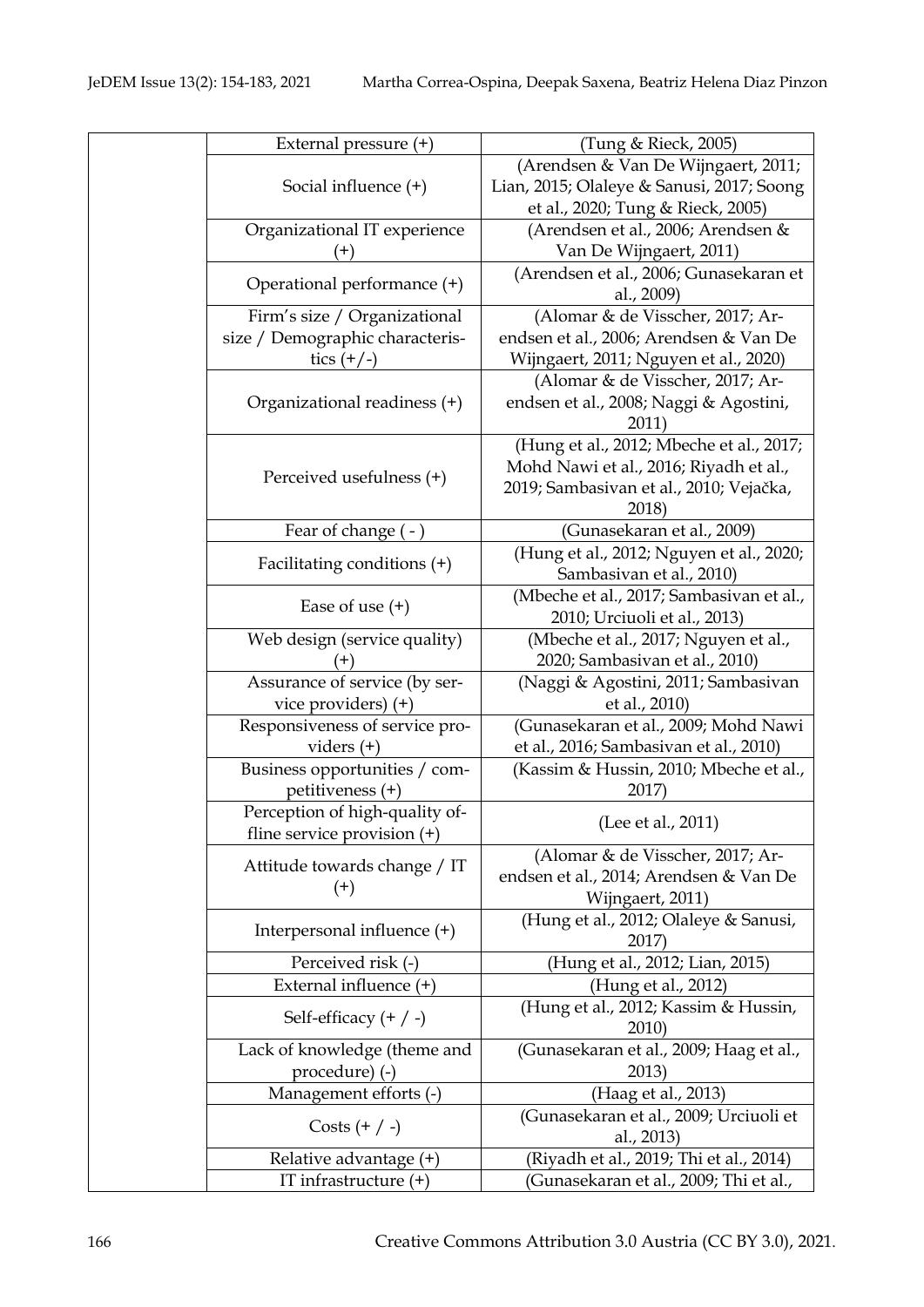|             |                                  | 2014)                                     |
|-------------|----------------------------------|-------------------------------------------|
|             | Compatibility (+)                | (Riyadh et al., 2019; Thi et al., 2014)   |
|             | Security $(+ / -)$               | (Mohd Nawi et al., 2016; Riyadh et al.,   |
|             |                                  | 2019; Thi et al., 2014)                   |
|             | Complexity (-)                   | (Shao et al., 2015)                       |
|             | Government oversight (+)         | (Shao et al., 2015)                       |
|             | Human resources $(+)$            | (Shao et al., 2015)                       |
|             | Executive/management sup-        | (Gunasekaran et al., 2009; Riyadh et      |
|             | port $(+)$                       | al., 2019; Shao et al., 2015)             |
|             | Effort expectation (-)           | (Lian, 2015; Soong et al., 2020)          |
|             | Trust in e-government (-)        | (Lian, 2015; Vejačka, 2018)               |
|             |                                  | (Alghamdi & Beloff, 2016; Mbeche et       |
|             | Awareness (+)                    | al., 2017)                                |
|             | Previous experience (+)          | (Alghamdi & Beloff, 2016)                 |
|             |                                  | (Alghamdi & Beloff, 2016; Bharosa et      |
|             | Regulation and policies $(+)$    | al., 2018; Mbeche et al., 2017)           |
|             | Incentives $(+)$                 | (Mbeche et al., 2017)                     |
|             | Trading partners' pressure (+    | (Alomar & de Visscher, 2017; Naggi &      |
|             |                                  | Agostini, 2011)                           |
|             | Competitive pressure (+)         | (Alomar & de Visscher, 2017)              |
|             | Performance risk (-)             | (Olaleye & Sanusi, 2017)                  |
|             | Financial risk (-)               | (Olaleye & Sanusi, 2017)                  |
|             | System quality $(+)$             | (Rammea & Grobbelaar, 2017)               |
|             | Faster broadband connectivity    |                                           |
|             |                                  | (Mbeche et al., 2017)                     |
|             | Affordable connectivity (+)      | (Mbeche et al., 2017)                     |
|             | Network security and data        |                                           |
|             | protection $(+)$                 | (Mbeche et al., 2017)                     |
|             | e-government training (+)        | (Mbeche et al., 2017)                     |
|             | Amount of information about      |                                           |
|             | e-government (+)                 | (Vejačka, 2018)                           |
|             | Technical assistance from gov-   |                                           |
|             | ernments $(+)$                   | (Bharosa et al., 2018)                    |
|             | Perceived quality of services (+ | (Rammea & Grobbelaar, 2017; Vejačka,      |
|             |                                  | 2018)                                     |
|             | Perceived security (+)           | (Vejačka, 2018)                           |
|             | Performance expectancy (+)       | (Riyadh et al., 2019; Soong et al., 2020) |
| Intention   | Perceived usefulness (+)         | (Pinem et al., 2018)                      |
| to continue |                                  | (Pinem et al., 2018; Rammea &             |
| using       | Satisfaction (+)                 | Grobbelaar, 2017)                         |
|             | Involvement of business in       | (Bharosa et al., 2018; Reddick & Roy,     |
|             | regulatory changes $(+)$         | 2013)                                     |
|             | Positive attitude by business    |                                           |
| Satisfac-   | towards government $(+)$         | (Reddick & Roy, 2013)                     |
| tion        | Security of transactions (+)     | (Kindel et al., 2014)                     |
|             | Ease of use $(+)$                | (Kindel et al., 2014)                     |
|             | Cost of access/using $(+)$       | (Kindel et al., 2014)                     |
|             | Service convenience (+)          | (Seo et al., 2018)                        |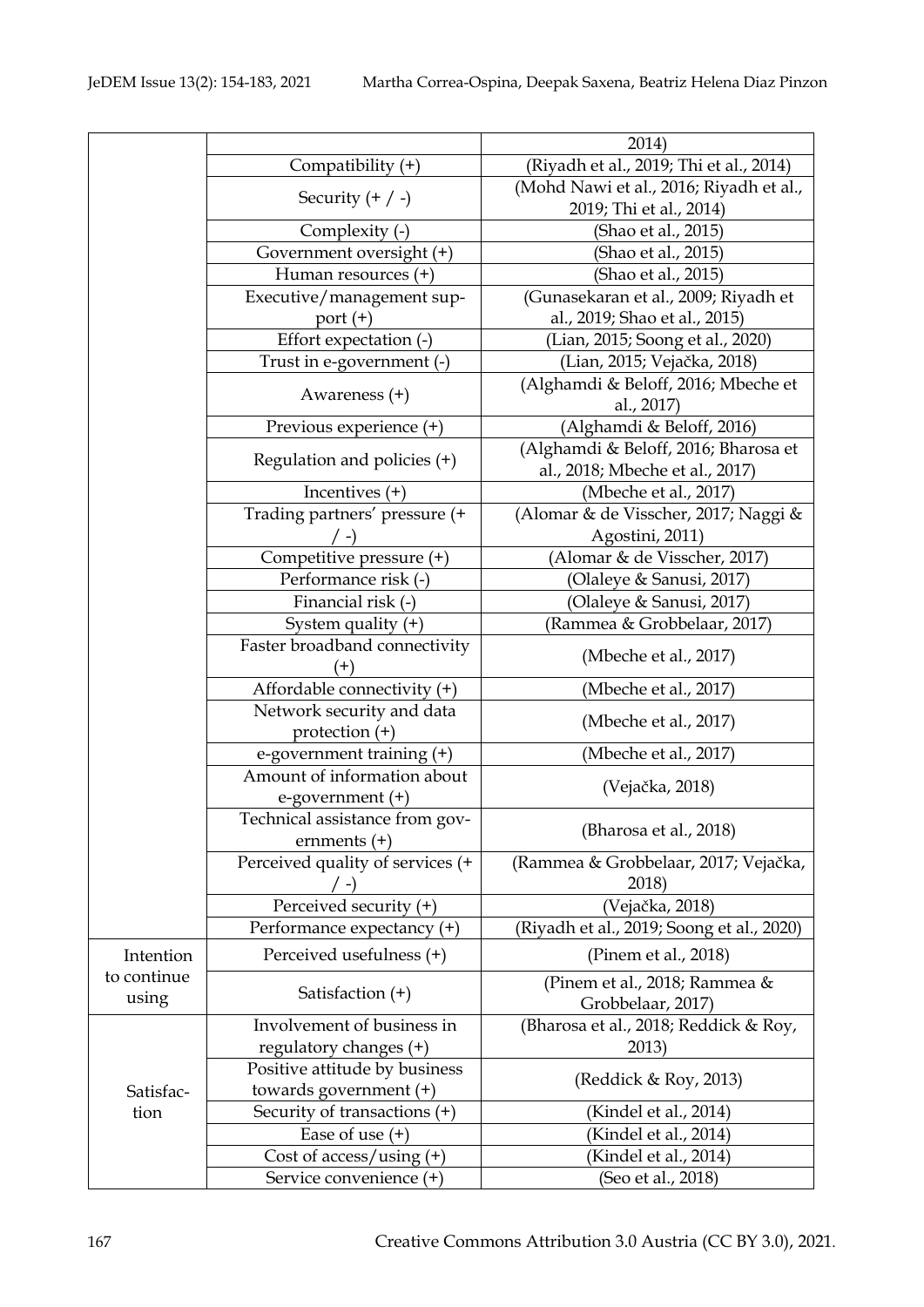|                           | Performance failure (-)                               | (Seo et al., 2018)                                  |
|---------------------------|-------------------------------------------------------|-----------------------------------------------------|
|                           | Operational effectiveness (+)                         | (Santa et al., 2019)                                |
|                           | Quality of information $(+)$                          | (Santa et al., 2019)                                |
|                           | Perceived administrative bur-<br>den reduction $(+)$  | (Arendsen et al., 2014)                             |
|                           | Successful system implementa-<br>$\frac{1}{\tan (+)}$ | (Arendsen et al., 2014)                             |
| Confirma-<br>tion of sys- | Ease of use $(+)$                                     | (Arendsen et al., 2014)                             |
| tem adoption              | Productivity $(+)$                                    | (Arendsen et al., 2014)                             |
|                           | Usefulness $(+)$                                      | (Ulman et al., 2012)                                |
|                           | Time-savings $(+)$                                    | (Naggi & Agostini, 2011; Ulman et al.,<br>2012)     |
|                           | Size $(+/-)$                                          | (Jansen et al., 2010; van den Boer et al.,<br>2014) |
|                           | Age $(+/-)$                                           | (Jansen et al., 2010; van den Boer et al.,<br>2014) |
|                           | Attitude $(+/-)$                                      | (Jansen et al., 2010)                               |
|                           | Digital skills (+)                                    | (Jansen et al., 2010)                               |
| Channel                   | Source to get information $(+/-)$                     | (van den Boer et al., 2012, 2016)                   |
| choice** (in-<br>ternet)  | Social influence (+)                                  | (van den Boer et al., 2014)                         |
|                           | Education $(+)$                                       | (van den Boer et al., 2014)                         |
|                           | Task (specificity) $(+/-)$                            | (van den Boer et al., 2017, 2014)                   |
|                           | Exact situation $(+/-)$                               | (van den Boer et al., 2016)                         |
|                           | Prior experience $(+/-)$                              | (van den Boer et al., 2017)                         |
|                           | Perceived expertise of the gov-<br>ernment $(+)$      | (van den Boer et al., 2017)                         |

\*(+) Positive influence; (-) Obstacle \*\*Factors that influence internet channel choice.

There are two moments in which the research has typically been carried out, before usage itself (intention to use, channel choice), and postadoption scenarios (satisfaction, confirmation of system adoption, intention to continue using). However, intention to use; the dependent variable, attracts more attention among the studies over usage of e-government services by businesses. Research on channel choice presents a wider view of the relationship business-to-government beyond technology, as it considers that different channels can be used in a single encounter.

The factors more explored include perceived benefits, perceived usefulness, operational performance, external pressure, social influence, organizational readiness, facilitating conditions, and ease of use. All of them measured towards intention to use. Such studies are mainly based on IT acceptance theories (Davis, 1989), widely researched in the IS domain.

From a chronological perspective, it can be noticed that in the early 2000's the most explored factors are based on theoretical models such as TAM, UTAUT, DOI, mainly related to the percep-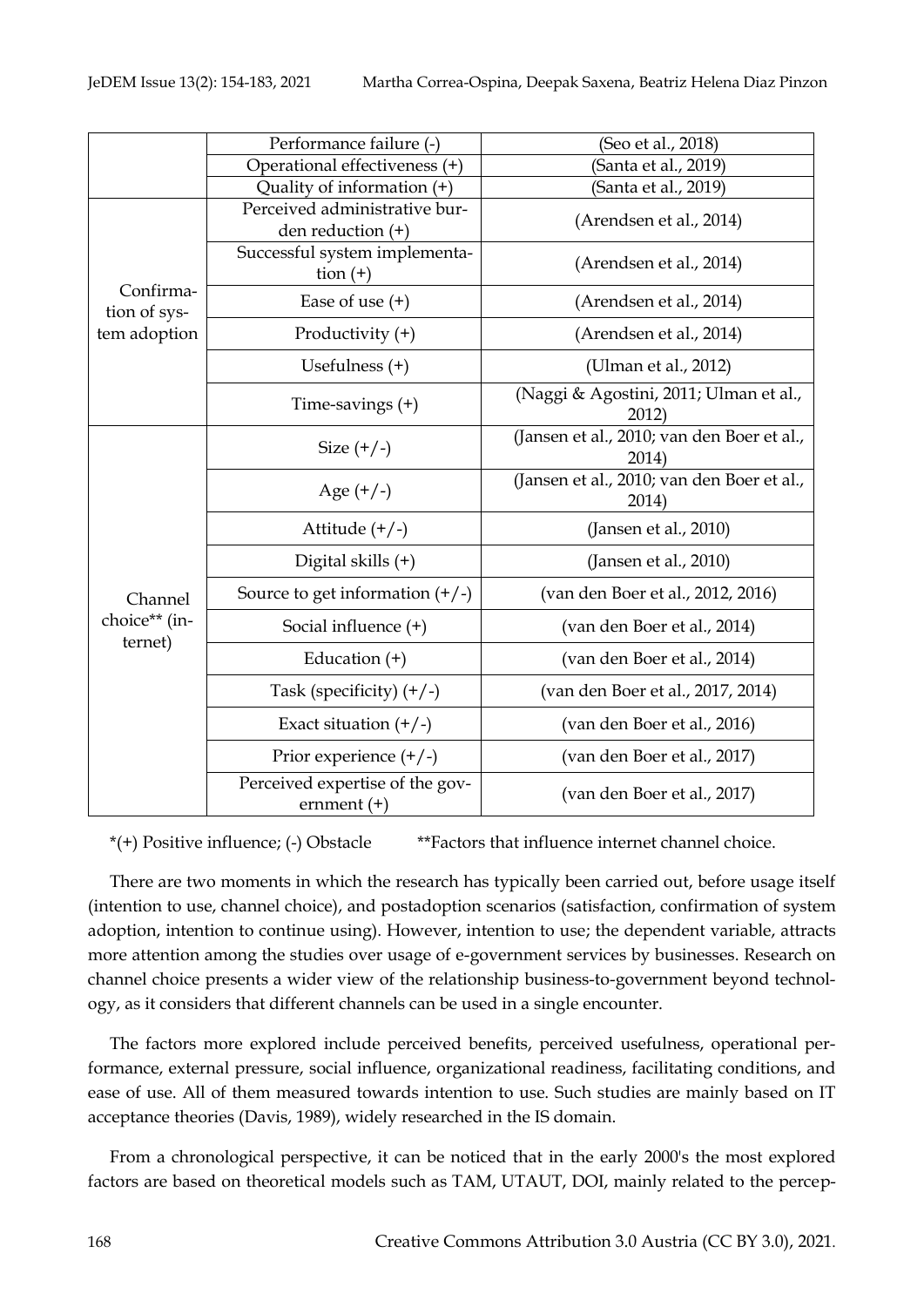tion towards technology. However, in recent years there is a growing interest towards factors much more related to public sector operation such as regulations and government oversight, also attitude towards government, trust, and risk.

With regards to research settings, amongst factors influencing usage of online self-service applications, Jansen et al. (2010) analyze channel and source choice of entrepreneurs for obtaining governmental information. Their study goes beyond respondents' preferences and analyzes situational characteristics. Although they report that the most preferred channel is the internet, businesses use different channels for different purposes in different situations. Apart from the direct contact with governments, businesses make use of intermediaries to get governmental information (van den Boer et al., 2012, 2016, 2017, 2014). Task specificity particularly influences both which source and channel will be selected (van den Boer et al., 2017, 2014). In other words, businesses use a combination of channels and sources when seeking for information.

About the usage of online self-services to transact with governments, Tung & Rieck (2005) find a significant positive relationship between perceived benefits, external pressure as well as social influence and firms' decision to adopt e-government services. Alomar & de Visscher (2017) find organizational readiness as a variable that affects adoption but not relative advantage. Lee et al. (2011) note that the willingness to adopt e-government increases when business users perceive high quality service provision in offline service channels. Reddick & Roy (2013) report differences in structure, demographic characteristics and perception of government and e-government among users and non-users of e-government services. Their findings suggest a relationship between a positive perception of government and businesses' inclusion in regulatory change and satisfaction with e-government. Alghamdi & Beloff (2016) find awareness, previous experience, perceived benefits, and regulations as relevant factors. Recently, Santa et al., (2019) found operational effectiveness and information quality as drivers of business users' satisfaction in Saudi Arabia.

Concerning usage of inter-organizational services by business users, Arendsen et al. (2006) identify differences among organizational sizes with regards to the adoption of business-togovernment data exchange systems. Organizational readiness (IT-readiness and financial readiness) also play an important role for the adoption of these e-services, thereby questioning the effectiveness of enforcement strategies (Arendsen et al., 2008). For e-invoicing services, Haag et al. (2013) report that among micro firms, lack of knowledge regarding the theme and procedure of einvoicing is an important influencing factor, while in larger firms it required huge management efforts.

Shao et al. (2015), drawing on the technology-organization-environment (TOE) framework, study factors influencing e-tax filing adoption intention by business users in China. The results showed that complexity (technological category), human resource and executive support (organizational category), and government oversight (environmental category) influence e-tax filing adoption. Finally, Bharosa et al. (2018) identified steering instruments that would influence adoption of standard business reporting systems between businesses and governmental agencies, they focus on how the government implementation strategy affects businesses adoption.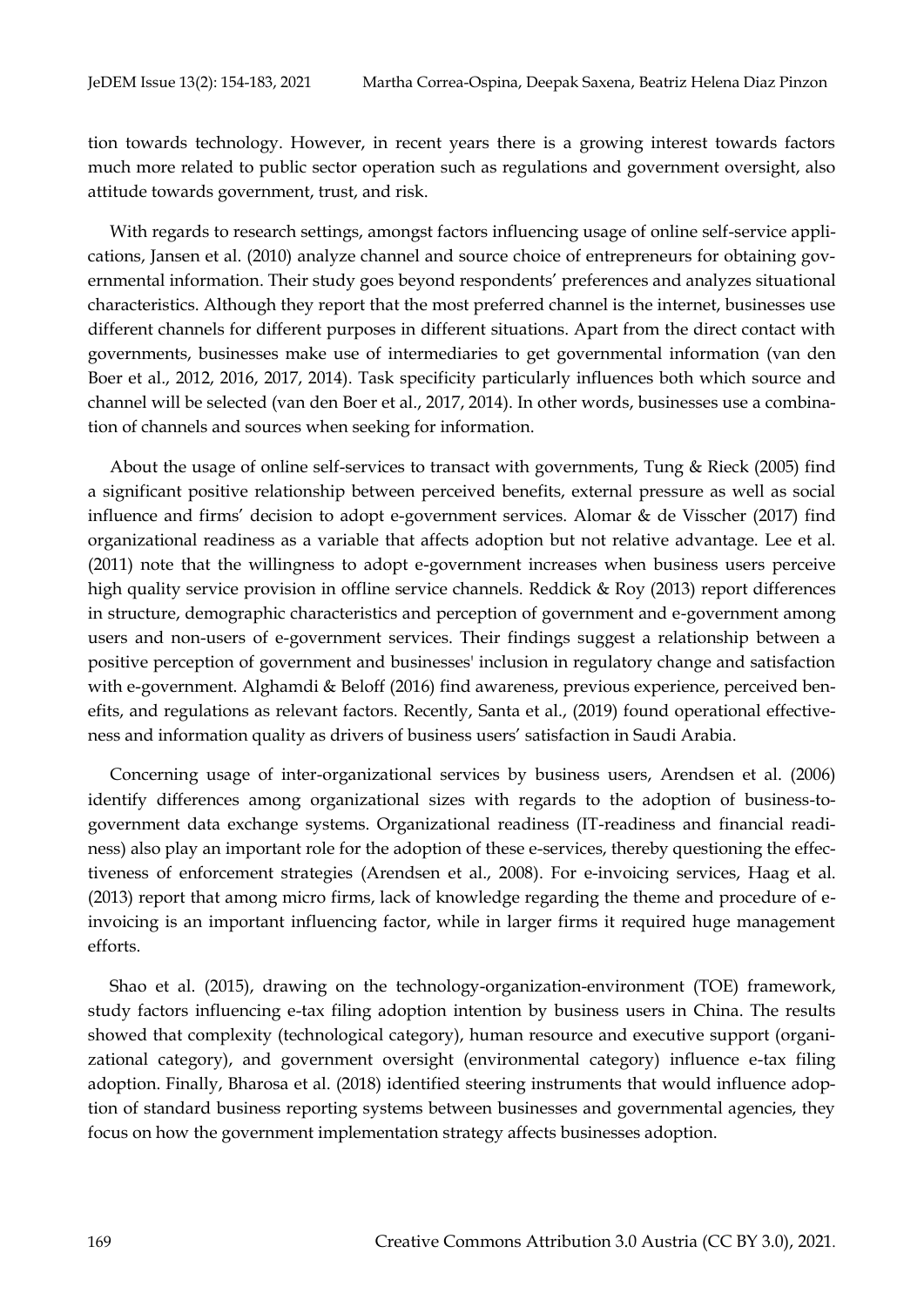As noted previously, there is an extensive list of factors that would influence intention to use egovernment services. We identified a total of 74 unique factors towards usage of e-government services, their influence varies depending on the context of the study (country, stakeholder, eservice, etc.) and the theoretical lenses used.

Identification of too many factors reflects the complex nature of the e-Government services. At the same time, however, it also presents a dilemma for those working in the field in terms of which factors to attend to. A mechanism-based conception based on critical realism may help alleviate this problem by identifying (a limited number of) mechanisms that underpin these factors.

# **5. Mechanisms towards explanation of e-Government usage by businesses**

As noted in Section 4, existing research uncovers a plethora of factors influencing the adoption egovernment services by businesses. For a practitioner, this poses a dilemma as to which factors to focus upon. We argue that these diverse number of factors are underpinned by a rather limited number of mechanisms (Saxena & Mcdonagh, 2017b). In this section we present our attempt to hypothesize some mechanisms that would explain e-government services usage by businesses. From a critical realist perspective, the notion of mechanism is strongly related to causality. A mechanism is a causal structure that can trigger events, it has capacities for behavior, it has causal powers (Brown et al., 2021; Bygstad & Munkvold, 2011). Retroduction is a mode of inference in which events are explained by postulating (and identifying) mechanisms which are capable of producing them (Sayer, 2010), so far the scope of this work focuses on hypothesizing, so future work can evaluate those mechanisms to actually identify which mechanism explains the event in particular settings.

For using retroduction, we took empirical observations (in a form of factors from literature) and hypothesized a list of mechanisms that might explain usage of e-government services by businesses. Our retroduction process involved a codification from the factors found relevant for egovernment services usage by businesses, which we argue, are a manifestation of mechanisms that are activated under specific contextual settings. Figure 3 shows the categories that are the result of grouping factors and the hypothesized mechanisms, as well as the context in which they might be activated (See appendix B for details). Inner context refers to the structure, culture, capabilities of the firm, it includes perceptions and experiences; outer context includes the economic, social, political, technological, competitive and sectoral environments in which the firm is located, what the firm cannot control (Pettigrew, 1997).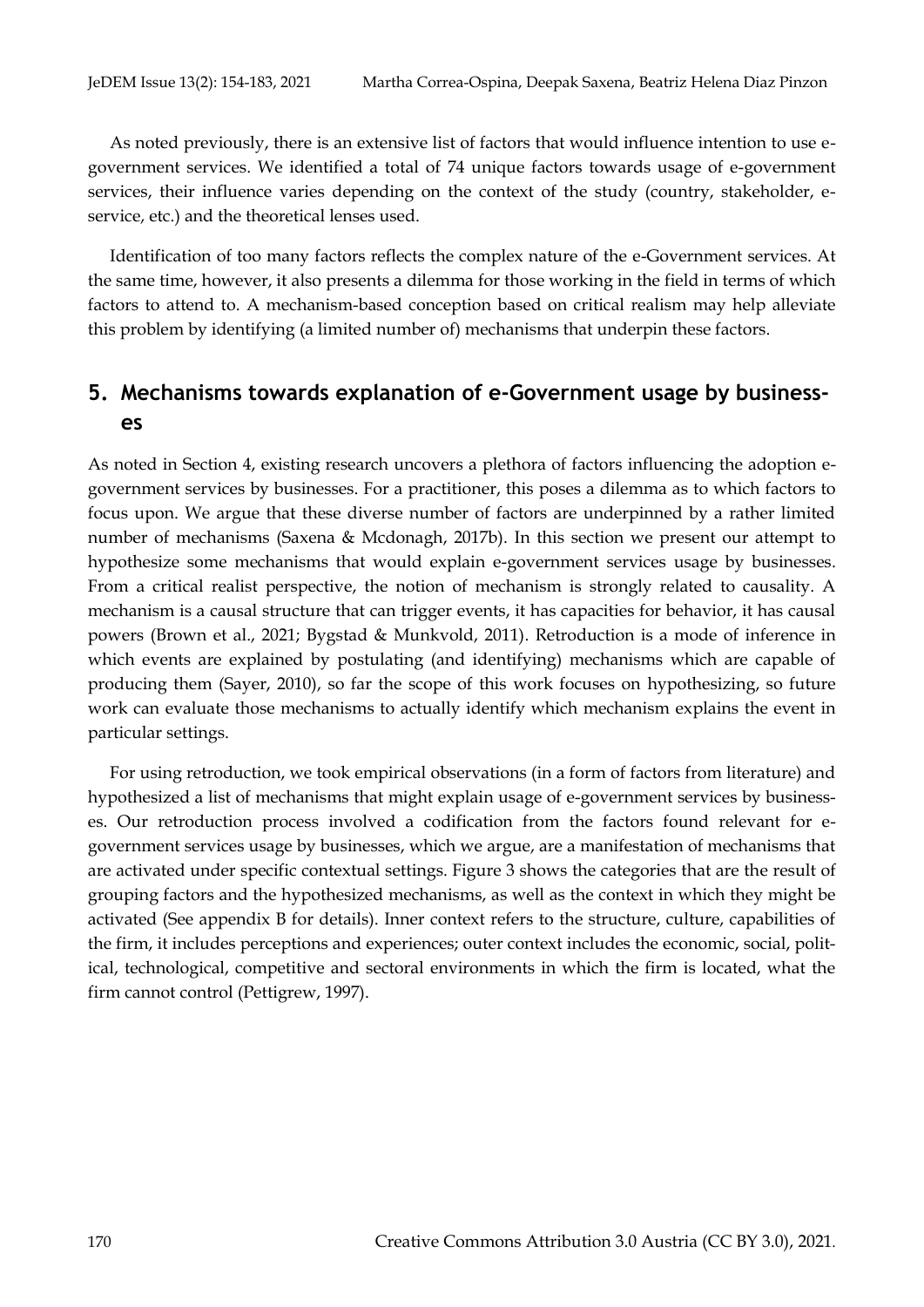

*Figure 3: Retroduction process and hypothesized mechanisms*

After the analysis, five mechanisms were postulated. Two mechanisms - expectation, and experience mechanism - were identified with reference to the inner context of the firm. Two mechanisms - market and regulation - were identified in relation to the outer context. One mechanism, affordance, was hypothesized to be associated both with the inner and the outer context. It related to the possibilities and constraints of firm's capabilities and technology. It can be activated from both the inner and outer context of the organization as in the context of e-government, the governmental agency shapes technology behavior. Each postulated mechanism can be described in terms of the factors they underpin. A brief description can be seen in table 12.

| Mechanism   | Description                                                                                                                                                                                                                                                                                                                                                                                                                                                                                                                                                                                                                                                                                                                               |
|-------------|-------------------------------------------------------------------------------------------------------------------------------------------------------------------------------------------------------------------------------------------------------------------------------------------------------------------------------------------------------------------------------------------------------------------------------------------------------------------------------------------------------------------------------------------------------------------------------------------------------------------------------------------------------------------------------------------------------------------------------------------|
| Expectation | According to expectation confirmation theory, expectation reflects antic-<br>ipated behavior. The role of expectation has been widely explored in the IT<br>adoption field. Users form expectations and perceptions towards complexi-<br>ty (of technology) (Davis, 1989; Lian, 2015; Shao et al., 2015) and benefits<br>(for their individual work performance or for businesses operation) (Ar-<br>endsen et al., 2006; Chwelos et al., 2001; Tung & Rieck, 2005). Expectations<br>could influence their intention to use e-government services, whether in a<br>positive or negative way. However, the context and the interaction with<br>other mechanisms would shape the influence exerted over usage of e-<br>government services. |
| Experience  | Experience with the system affects user attitudes towards the system<br>(Piehler et al., 2016). Attitude has been identified as a strong predictor of                                                                                                                                                                                                                                                                                                                                                                                                                                                                                                                                                                                     |

*Table 12. Mechanism's description*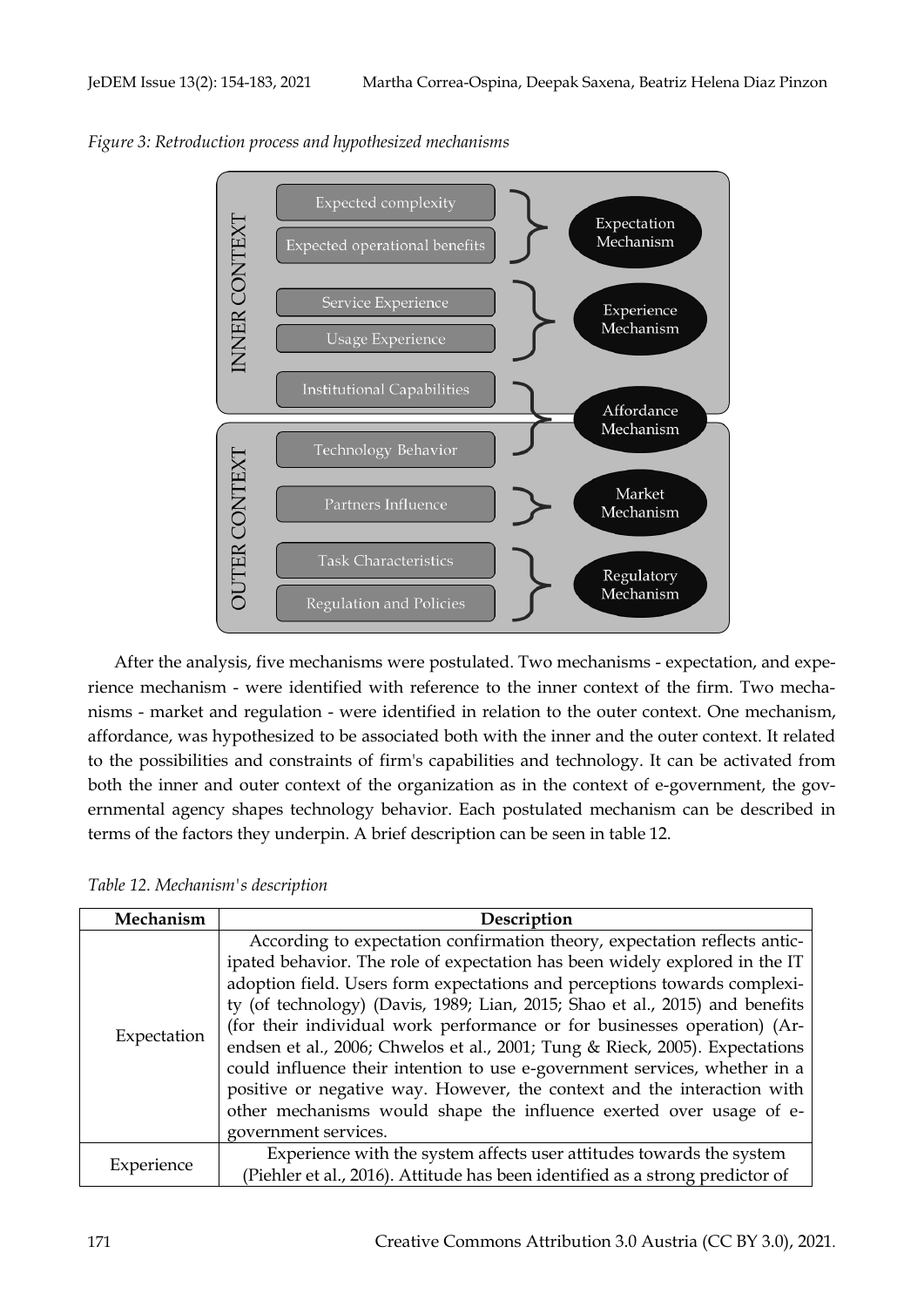|            | behavior towards usage of information technology (Alomar & de Visscher,           |
|------------|-----------------------------------------------------------------------------------|
|            | 2017; Arendsen et al., 2014; Arendsen & Van De Wijngaert, 2011), prior ex-        |
|            | perience influences new channel choices to interact with governments (Teer-       |
|            | ling & Pieterson, 2011). Experience is not free of concerns (Olaleye & Sanusi,    |
|            | 2017), it can also contribute to the increase of trust. There are different mani- |
|            | festations of experience as a mechanism that explain behavior towards us-         |
|            | age of e-government services. In fact, it is a complex mechanism that inter-      |
|            | acts with others as experience influences expectations as well (Santa et al.,     |
|            | 2019).                                                                            |
|            | In addition, satisfaction can only be evaluated after usage experience, it is     |
|            | generated when expectations can be met (Pinem et al., 2018).                      |
|            | The concept of an affordance mechanism helps explain how an object or             |
|            | a focal technology can support or restrict a set of specific usage with refer-    |
|            | ence to a specific user (Leonardi, 2011). In the organizational context, tech-    |
|            | nology affordance does not refer merely to specific features of the technolo-     |
|            | gy but also to the capability of the organization to appropriate the technolo-    |
|            |                                                                                   |
|            | gy artifact towards its business objective (Zammuto et al., 2007).                |
|            | Certain affordances emerge from the designer of the technology who                |
|            | have some intended use in their mind. E-government services are devel-            |
| Affordance | oped by governmental agencies, the web design, their performance, their           |
|            | failures, security, among other technical aspects, can trigger events, such as    |
|            | decisions users make towards usage of e-services. However, not all af-            |
|            | fordances are realized due to firms' specific context. Firm's resources and       |
|            | capabilities relate to technical and organizational infrastructure that allow     |
|            | or constrain technology use. In this context, resources and capabilities in-      |
|            | clude the availability of IT infrastructure, knowledge (IT and task), financial   |
|            | resources. Last but not the least, realization of affordance also relates to the  |
|            | processes by which the firm gets ready for the implementation and use of e-       |
|            | government services.                                                              |
| Market     | Market is a mechanism that has been identified in different contexts,             |
|            | mainly represented in the influence that partners exert on the firm behavior.     |
|            | Whether due to competitive pressure (to maintain their own competitive            |
|            | position), social influence (if the behavior is viewed more favorably by the      |
|            | public or by other organizations), or trading partners pressure (pressure ex-     |
|            | erted by associates) (Alomar & de Visscher, 2017; Chwelos et al., 2001; Tung      |
|            | & Rieck, 2005). Firms can take an initiative in adopting e-government ser-        |
|            | vices when market mechanism is activated.                                         |
|            | The structure of the market, the relationship of a firm with its competi-         |
|            |                                                                                   |
|            | tors and the relationship of a firm with suppliers and customers can shape        |
|            | firm's behavior and decisions towards technology.                                 |
| Regulation | Regulation has the power to seduce or enforce (Arendsen et al., 2008).            |
|            | Usage of e-government services can be voluntary, or mandatory based on            |
|            | normativity. Government has the power to restrict decisions that firms can        |
|            | make based on the regulatory framework applicable. They provide the rules         |
|            | that enterprises must follow; it includes decisions towards usage of technol-     |
|            | ogy.                                                                              |
|            | Regulation determines the rules for the tasks businesses must perform             |
|            | (administrative burden), but also can limit the channel choices to perform        |
|            | those tasks. Task-technology fit (TTF) theory holds that IT is more likely to     |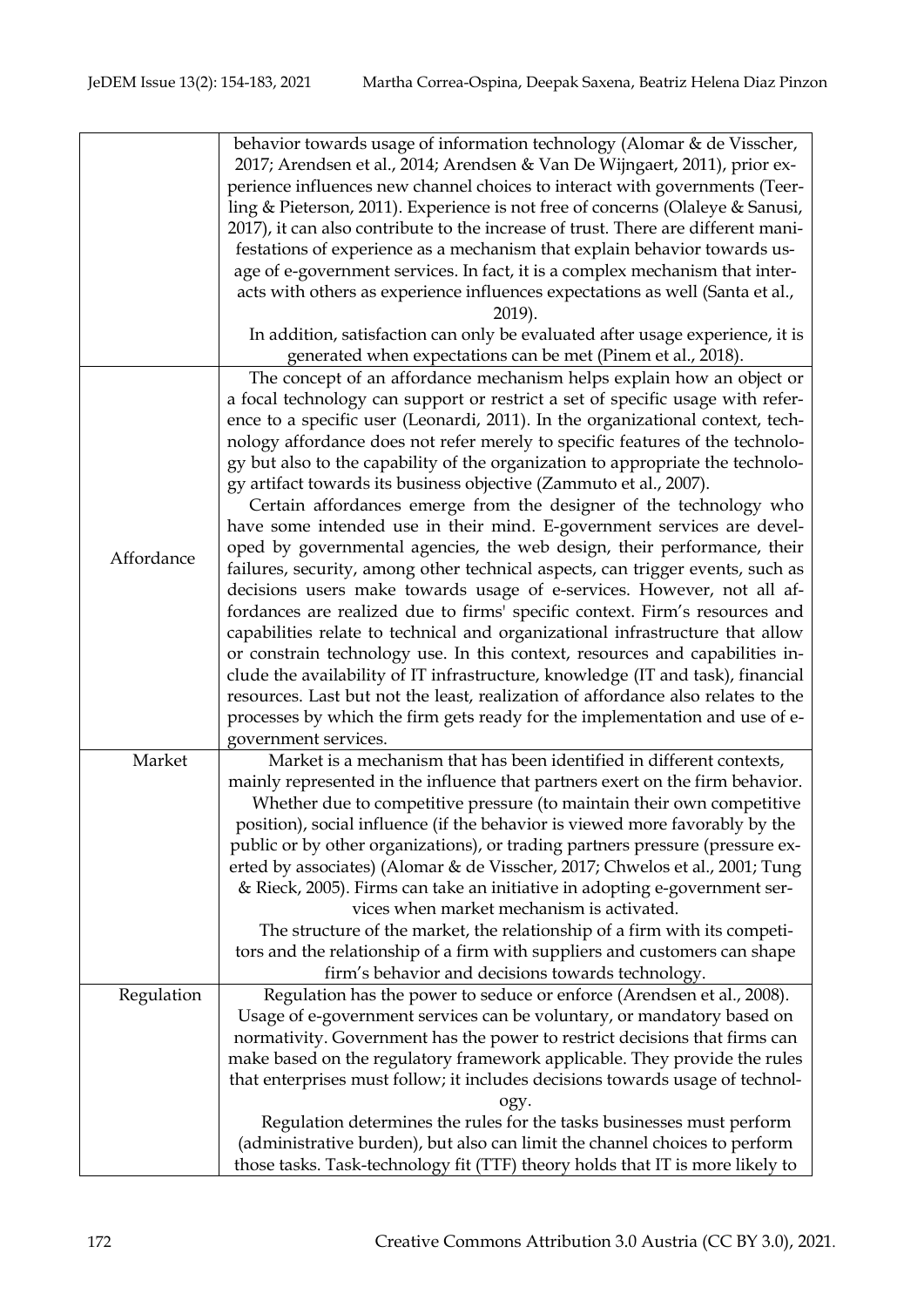| be used if IT matches the tasks that the user must perform (Goodhue $\&$        |
|---------------------------------------------------------------------------------|
| Thompson, 1995). Businesses are responsible for different tasks (administra-    |
| tive burden) as part of their operation, the characteristics of those tasks in- |
| fluence which channels are used.                                                |
|                                                                                 |

The philosophy of critical realism acknowledges that mechanisms not necessarily work in isolation, they may interact with each other to generate causal effects. As Sayer (2010) observes, the causal powers of mechanisms do not operate in single objects or individuals but in the social relations and structures which they form. Adoption of e-government services can be seen as a process, rather than a single decision, thus diverse mechanisms are activated at different stages such as before, during and even after usage of e-services.

Within internal context, Expectation and experience mechanisms seem to interact with each other throughout usage event, individuals hold expectations that are confirmed or disconfirmed towards experiences and then experience will shape new expectations. Affordance mechanisms also play a role, since both, expectation and experience mechanisms are activated based on the possibilities of technology and the capabilities of the users.

Within the external context, regulation and market mechanism interact towards usage of eservices, however, affordance mechanism plays a part here too. Although actors in the market (such as suppliers, customers, competitors) or government agencies (through regulation) have the power to influence a firm's behavior, institutional infrastructure (affordances) determines how the firm can respond to those influences.

Hence, affordance mechanism can be activated in the inner context of the organization (institutional capabilities), but also in the outer context of the organization (technology provided by the government). However, irrespective of the location of initial conceptualization, affordance realization is always a product of designers' (e-government service provider) intentions and the capability of the users (businesses using the services) (Bansal & Shukla, 2021; Brown et al., 2021; Faraj & Azad, 2012).

# **6. Conclusions and future work**

This literature review analyzed research on the field of a B2G technology-mediated relationship with a particular focus on the businesses' perspective, which means businesses involvement as a source of information in the empirical studies. We presented an overview of 38 empirical papers studying the usage of e-Government services by businesses. They were selected following Webster & Watson (2002); classified based on the research onion model (Saunders et al., 2019) and additional categories; and main findings were analyzed in order to hypothesize possible mechanisms that would explain the usage of e-services by enterprises.

We identify 74 unique factors that would influence e-government usage. These factors vary among different contexts (countries, services, businesses sizes). Based on a retroductive analysis of these factors, we postulate 5 mechanisms that might be involved in the phenomenon of usage of e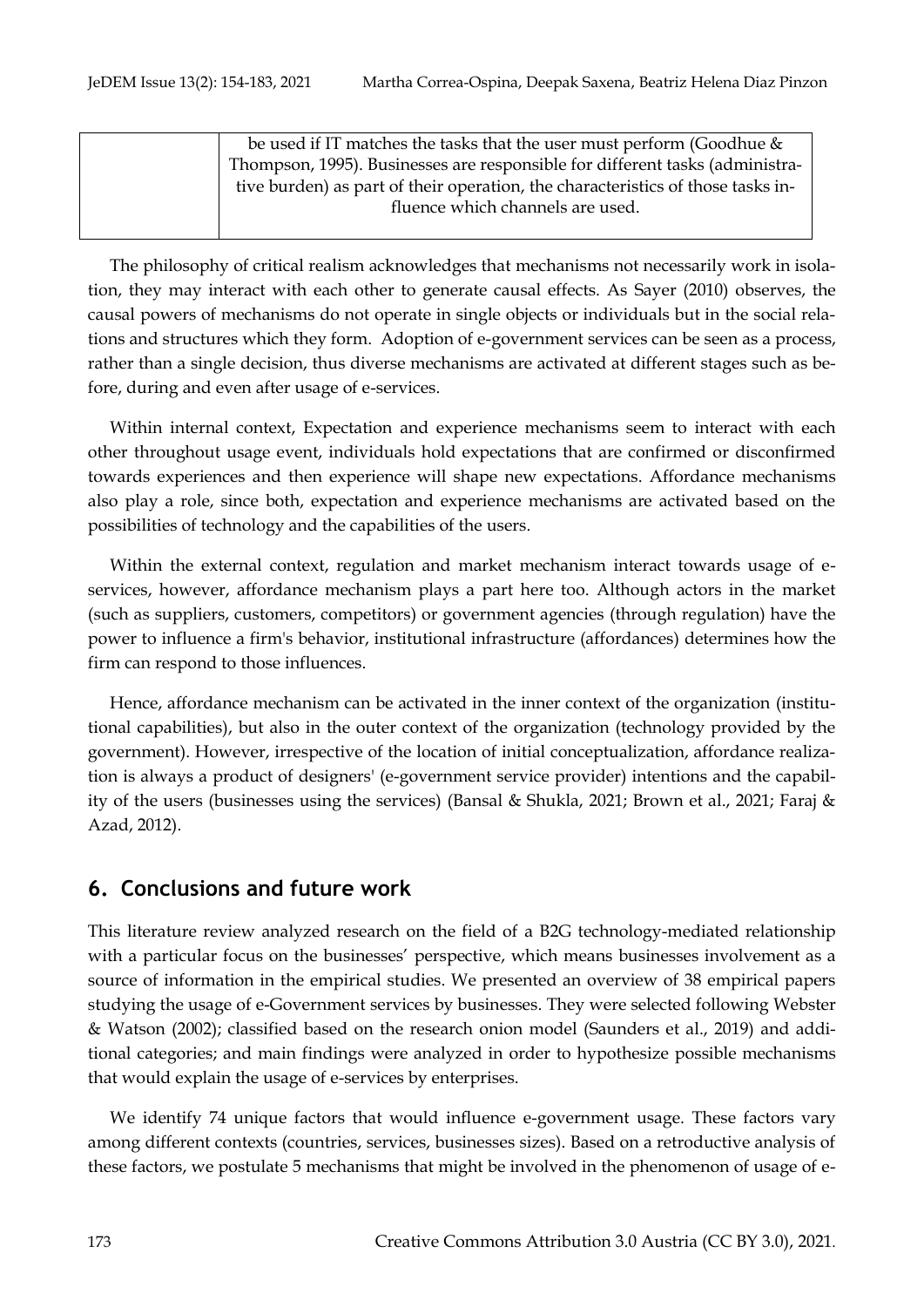government. These mechanisms interact with each other and have the power to influence adoption or non-adoption of e-services. We argue that the factors from which the mechanisms have emerged are a manifestation of them.

There are limitations of our study, our search equation did not include names of specific eservices such as e-invoicing, e-taxation, e-procurement that are related to B2G relationship and in which more empirical work could have been found. Nevertheless, as our search terms were wider in nature, a good overview of the field was obtained. A second limitation of the study stems from the secondary nature of the evidence. Empirical studies are needed to validate the existence and the operation of hypothesized mechanisms based on primary data.

Based on the findings in this paper, we present our suggestions for future research based on methodological aspects, and themes. Regarding methodological aspects, future research may include more qualitative studies, which can help to understand the phenomenon of usage of egovernment services in depth. Qualitative studies can be conducted to study the enactment and interaction of mechanisms. On the other hand, the incorporation of longitudinal studies, (as most existing research is cross-sectional in nature) might help to understand usage of e-government as a process, beyond a decision to adopt, thus helping the practitioners to devise strategies towards the uptake of e-services.

With respect to actors, although usage of e-services commonly states a set of benefits for businesses, we suggest that research can help uncover the actual benefits of the electronic mediated relationship between businesses and governments. We need to move beyond the perceived benefits and investigate actual benefits to the business, since the realization of benefits would keep businesses engaged in using electronic services. In addition, intermediaries (formal and social), play a role in the relationship between businesses and governments (Arendsen et al., 2006; Arendsen & Ter Hedde, 2009; Bharosa et al., 2018; van den Boer et al., 2012) in the context of egovernment research, thus deserving more attention from the researchers.

Finally, this study contributes to theory building by using critical realism, as opposed to the widely used positivist approach. Thus, this study provides an alternative explanation for the usage of e-government services based on mechanisms.

### **References**

Alghamdi, S., & Beloff, N. (2016). Innovative Framework for e-Government adoption in Saudi Arabia: A Study from the business sector perspective. International Journal of Advanced Computer Science and Applications, 7(1). https://doi.org/10.14569/ijacsa.2016.070189

Alomar, M. A., & de Visscher, C. (2017). Which Factors Can Affect e-Public Procurement Adoption by Private Firms? The Case of Belgium. Electronic Journal of E-Government, 15(2), 103–115.

Arendsen, R., Peters, O., ter Hedde, M., & van Dijk, J. (2014). Does e-government reduce the administrative burden of businesses? An assessment of business-to-government systems usage in the Netherlands. Government Information Quarterly, 31(1), 160–169. https://doi.org/10.1016/j.giq.2013.09.002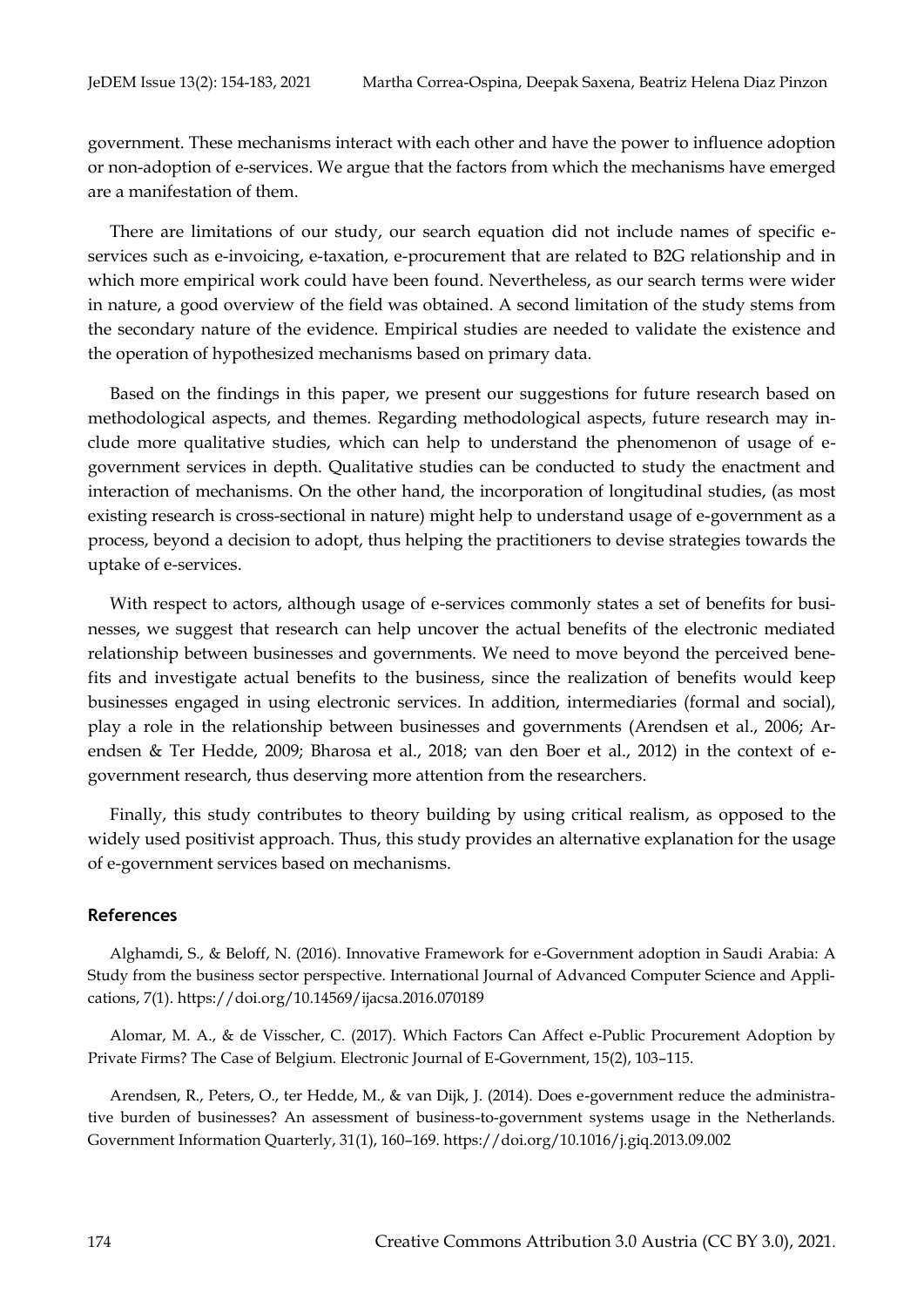Arendsen, R., & Ter Hedde, M. J. (2009). On the origin of intermediary e-government services. Lecture Notes in Computer Science (Including Subseries Lecture Notes in Artificial Intelligence and Lecture Notes in Bioinformatics), 5693 LNCS, 270–281. https://doi.org/10.1007/978-3-642-03516-6\_23

Arendsen, R., & Van De Wijngaert, L. (2011). Government as a launching customer for eInvoicing. Lecture Notes in Computer Science (Including Subseries Lecture Notes in Artificial Intelligence and Lecture Notes in Bioinformatics), 6846 LNCS, 122–133. https://doi.org/10.1007/978-3-642-22878-0\_11

Arendsen, R., & van Engers, T. M. (2004). Reduction of the Administrative Burden: An e-Government Perspective. In R. Traunmüller (Ed.), Electronic Government: Proceedings of the 3rd IFIP WG 8.5 International Conference, EGOV 2004 (Vol. 3183, pp. 200–206). http://www.springerlink.com/openurl.asp?genre=article&id=BHJ6V5EJU1DW8P1D

Arendsen, R., Van Engers, T. M., & Schurink, W. (2008). Adoption of high impact governmental eServices: Seduce or enforce? Lecture Notes in Computer Science, 5184, 73–84. https://doi.org/10.1007/978-3-540- 85204-9

Arendsen, R., Van Engers, T. M., & Velde, R. (2006). An Empirical Study on Business-to- Government Data Exchange Strategies to Reduce the Administrative Costs for Businesses. In R. Suomi, R. Cabral, J. F. Hampe, A. Heikkilä, J. Järveläinen, & E. Koskivaara (Eds.), Project E-Society: Building Bricks. IFIP International Federation for Information Processing (pp. 311–323). Springer, Boston, MA.

Bansal, V., & Shukla, S. (2021). Exploring Big Data Analytics Adoption using Affordance Theory. Proceedings of the 23rd International Conference on Enterprise Information System, 2: ICEIS, 131–138. https://doi.org/10.5220/0010509801310138

Bharosa, N., Hietbrink, F., Mosterd, L., & Van Oosterhout, R. (2018). Steering the adoption of Standard Business Reporting for cross domain information exchange. ACM International Conference Proceeding Series. https://doi.org/10.1145/3209281.3209325

Brown, S., Saxena, D., & Wall, P. J. (2021). The role of information and communications technology in refugee entrepreneurship: A critical realist case study. The Electronic Journal of Information Systems in Developing Countries, December 2020, 1–20. https://doi.org/10.1002/isd2.12195

Bygstad, B., & Munkvold, B. E. (2011). In search of mechanisms. Conducting a critical realist data analysis. International Conference on Information Systems 2011, ICIS 2011, 3, 1978–1992.

Chwelos, P., Benbasat, I., & Dexter, A. S. (2001). Research Report: Empirical Test of an EDI Adoption Model. Information Systems Research, 12(3), 304–321. https://doi.org/10.1287/isre.12.3.304.9708

Davis, F. D. (1989). Perceived Usefulness, Perceived Ease Of Use, and User Acceptance of Information Technology. MIS Quarterly, 13(3), 319–339. https://doi.org/10.2307/249008

DeLone, W. H., & McLean, E. R. (1992). Information systems success: the quest for the dependent variable. Information Systems Research, 3(1), 60–95.

DeLone, W. H., & McLean, E. R. (2003). The DeLone and McLean Model of Information Systems Success: A Ten-Year Update. Journal of Management Information Systems, 19(4), 9–30. https://doi.org/10.1080/07421222.2003.11045748

Distel, B., & Ogonek, N. (2016). To Adopt or not to Adopt: A Literature Review on Barriers to Citizen's Adoption of e-Government Services. Twenty-Fourth European Conference on Information Systems (ECIS).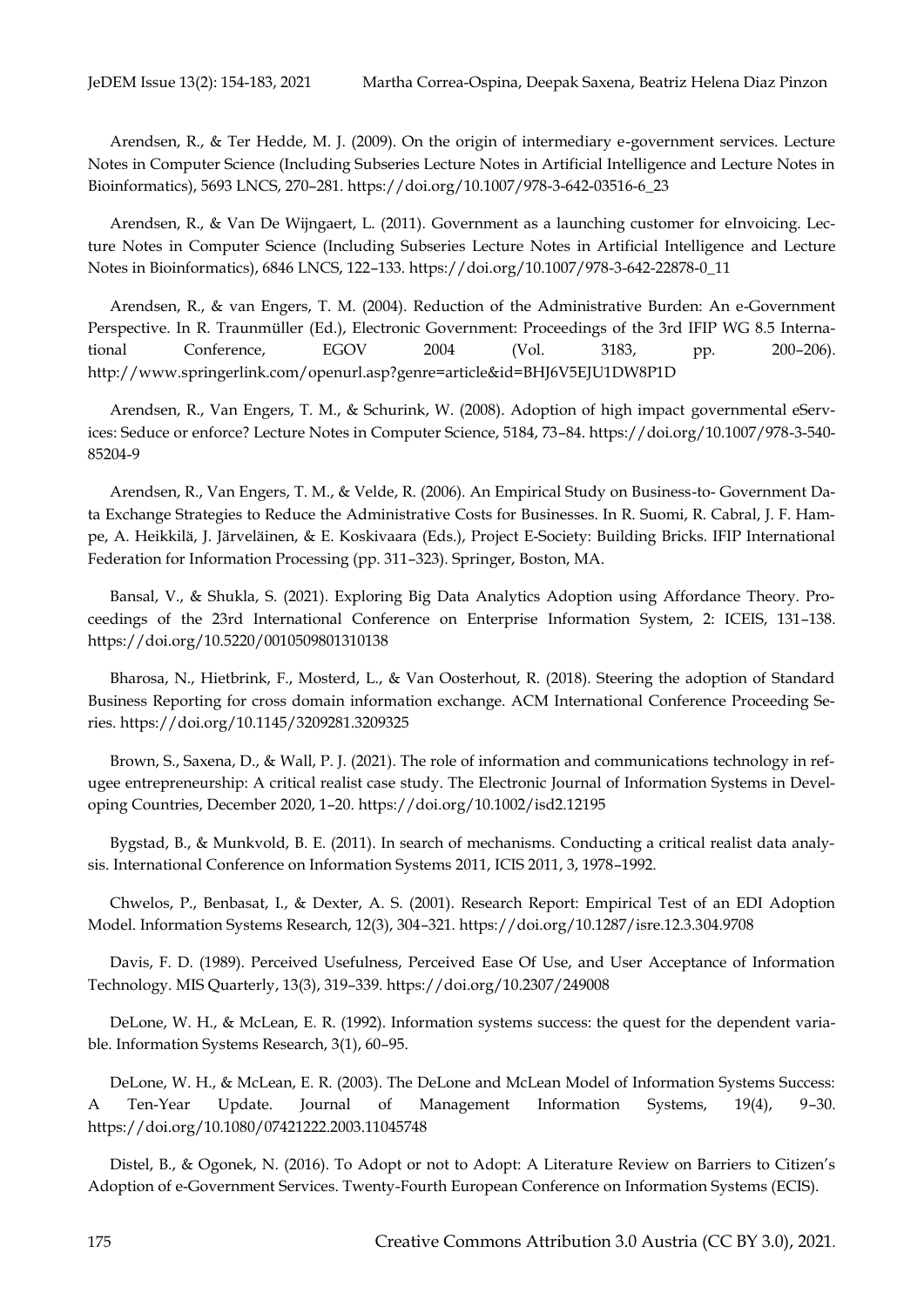Dwivedi, Y., Rana, N. P., Janssen, M., Lal, B., Williams, M. D., & Clement, M. (2017). An empirical validation of a unified model of electronic government adoption (UMEGA). Government Information Quarterly, 34(2), 211–230. https://doi.org/10.1016/j.giq.2017.03.001

Eggers, W. D., & Bellman, J. (2015). The journey to government's digital transformation – A Deloitte Digital global survey.

Faraj, S., & Azad, B. (2012). The Materiality of Technology: An Affordance Perspective. In P. M. Leonardi, B. A. Nardi, & J. Kallinikos (Eds.), Material- ity and organizing: Social interaction in a technological world (pp. 237–258). Oxford University Press. https://doi.org/10.1093/acprof

Goodhue, D., & Thompson, R. (1995). Task-Technology Fit and Individual Performance. MIS Quarterly, 19(2), 213–236. https://doi.org/10.2307/249689

Gunasekaran, A., McGaughey, R. E., Ngai, E. W. T., & Rai, B. K. (2009). E-Procurement adoption in the Southcoast SMEs. International Journal of Production Economics, 122(1), 161–175. https://doi.org/10.1016/j.ijpe.2009.05.013

Haag, S., Born, F., Kreuzer, S., & Bernius, S. (2013). Organizational resistance to e-invoicing-results from an empirical investigation among smes. Lecture Notes in Computer Science (Including Subseries Lecture Notes in Artificial Intelligence and Lecture Notes in Bioinformatics), 8074 LNCS, 286–297. https://doi.org/10.1007/978-3-642-40358-3-24

Hofmann, S., Räckers, M., & Becker, J. (2012). Identifying factors of e-Government acceptance - A literature review. International Conference on Information Systems.

Hung, S.-Y., Chang, C.-M., Chen, K., Tang, K.-Z., & Chou, C.-H. (2012). Buyer acceptance of g2b egovernment services. ACM SIGMIS Database: The DATABASE for Advances in Information Systems, 42(4), 81–97. https://doi.org/10.1145/2096140.2096146

Jansen, J., Wijngaert, L. van de, & Pieterson, W. (2010). Channel choice and source choice of entrepreneurs in a public organizational context: the dutch case. In M. A. Wimmer, J.-L. Chappelet, M. Janssen, & H. J. Scholl (Eds.), Electronic Government: Proceedings of the 9th IFIP WG 8.5 International Conference, EGOV 2010 (Vol. 6228, pp. 144–155).

Kassim, E. S., & Hussin, H. (2010). An Integrative Approach to Inter-Organizational System Implementation and Evaluation: the Case of Government-to -Business. Communications of the IBIMA, 2010. https://doi.org/10.5171/2010.694811

Kindel, K., Ritso, V., & Venesaar, U. (2014). Business satisfaction with E-government services in Baltic sea region. Frontiers in Artificial Intelligence and Applications, Databases, 217–230. https://doi.org/10.3233/978-1-61499-458-9-217

Lampoltshammer, T. J., Zhu, Q., & Parycek, P. (2019). Affective effect: Issue engagement on a youth eparticipation platform. EJournal of EDemocracy and Open Government, 11(1), 37–58. https://doi.org/10.29379/jedem.v11i1.558

Lee, J., Kim, H. J., & Ahn, M. J. (2011). The willingness of e-Government service adoption by business users: The role of offline service quality and trust in technology. Government Information Quarterly, 28(2), 222–230. http://www.sciencedirect.com/science/article/pii/S0740624X10001346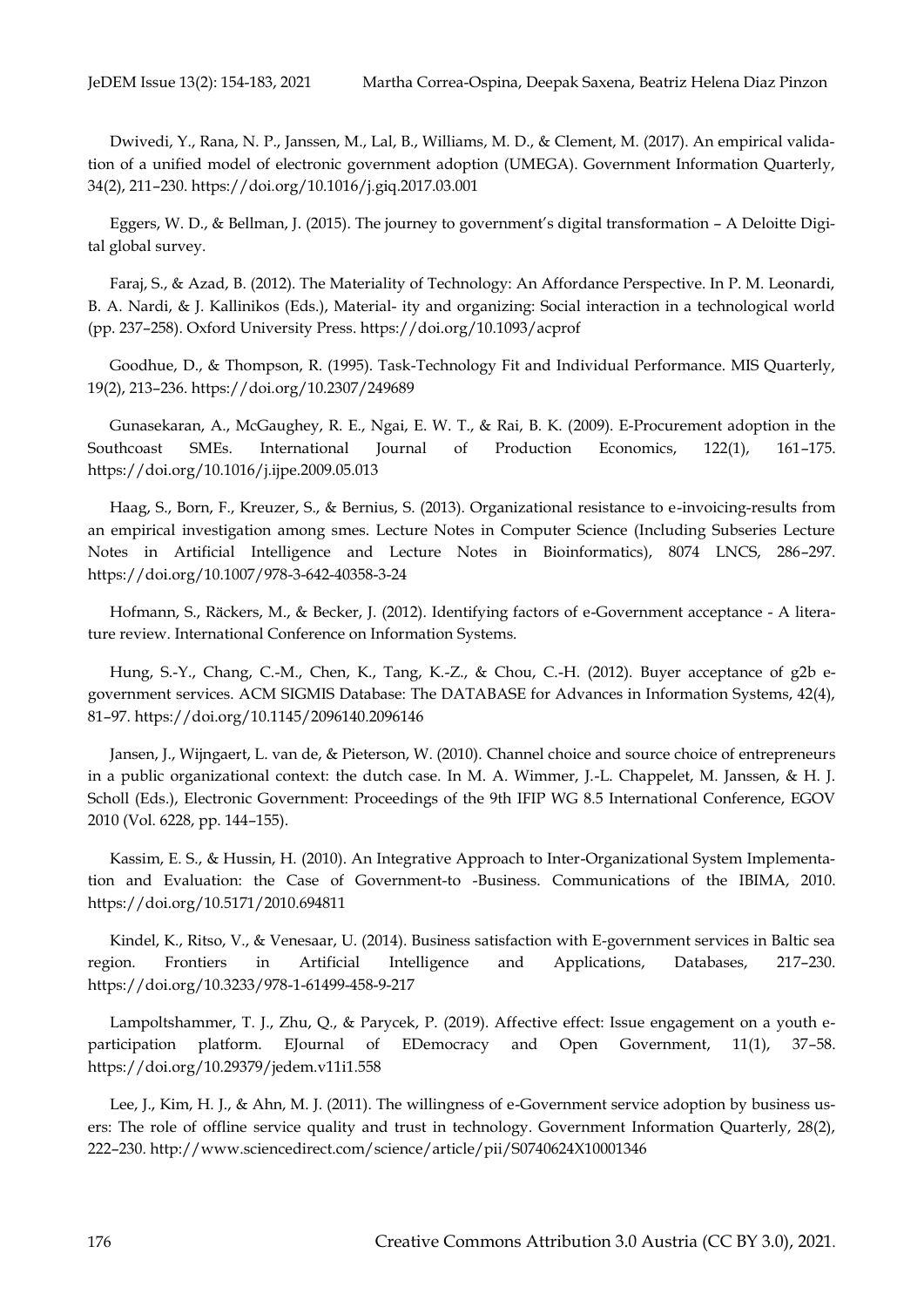Leonardi, Paul M. (2011). When flexible routines meet flexible technologies: Affordance, constraint, and the imbrication of human and material agencies. MIS Quarterly: Management Information Systems, 35(1), 147–167. https://doi.org/10.2307/23043493

Lian, J. W. (2015). Critical factors for cloud based e-invoice service adoption in Taiwan: An empirical study. International Journal of Information Management, 35(1), 98–109. https://doi.org/10.1016/j.ijinfomgt.2014.10.005

MacDonald, C. (2017). Digital transformation and the public sector. Organisation for Eco-nomic Cooperation and Development. http://www.oecd.org/gov/digital-government/digital-transformation-andthe-public-sector.htm

Madsen, C. Ø., & Kræmmergaard, P. (2015). Channel Choice: A Literature review. EGOV 2015. Lecture Notes in Computer Science. https://doi.org/10.1007/978-3-319-22479-4

Madsen, C. Ø., & Kræmmergaard, P. (2016). Warm Experts in the Age of Mandatory e-Government: Interaction Among Danish Single Parents Regarding Online Application for Public Benefits. Electronic Journal of E-Government, 14(1), 87–98.

Mbeche, E. M., Okeyo, G., & Kimwele, M. (2017). Critical Success Factors Influencing Adoption and Use of E-government Services by SMEs in the Manufacturing Sector in Kenya. International Advanced Research Journal in Science, Engineering and Technology, 4(6), 16–24. https://doi.org/10.17148/iarjset.2017.4604

Mergel, I., Kattel, R., Lember, V., & McBride, K. (2018). Citizen-oriented digital transformation in the public sector. Proceedings of the 19th Annual International Conference on Digi-Tal Government Research: Governance in the Data Age, 1–3.

Mohd Nawi, M. N., Roslan, S., Salleh, N. A., Zulhumadi, F., & Harun, A. N. (2016). The benefits and challenges of E-procurement implementation: A case study of Malaysian company. International Journal of Economics and Financial Issues, 6(7Special Issue), 329–332.

Naggi, R., & Agostini, P. L. (2011). Inter-organizational e-Services from a SME Perspective: A Case Study on e-Invoicing. Information Technology and Innovation Trends in Organizations. https://doi.org/10.1007/978-3-7908-2632-6

Nguyen, H. T., Dang, T. V., Van Nguyen, V., & Nguyen, T. T. (2020). Determinants of e-government service adoption: an empirical study for business registration in Southeast Vietnam. Journal of Asian Public Policy, 1–16. https://doi.org/10.1080/17516234.2020.1805396

Nunes, S., Martins, J., Branco, F., Goncalves, R., & Au-Yong-Oliveira, M. (2017). An initial approach to egovernment acceptance and use: A literature analysis of e-Government acceptance determinants. Iberian Conference on Information Systems and Technologies, CISTI. https://doi.org/10.23919/CISTI.2017.7976044

Olaleye, S. A., & Sanusi, I. T. (2017). Companies Resistance and Intention to use Electronic Invoicing in Nigeria. 2017 14th IEEE India Council International Conference (INDICON). https://doi.org/10.1109/INDICON.2017.8487863

Pettigrew, A. M. (1997). What is a processual analysis? Pergamon, 13(4), 337–348.

Piehler, R., Wirtz, B. W., & Daiser, P. (2016). An Analysis of Continuity Intentions of eGovernment Portal Users. Public Management Review, 18(2), 163–198. https://doi.org/10.1080/14719037.2014.965270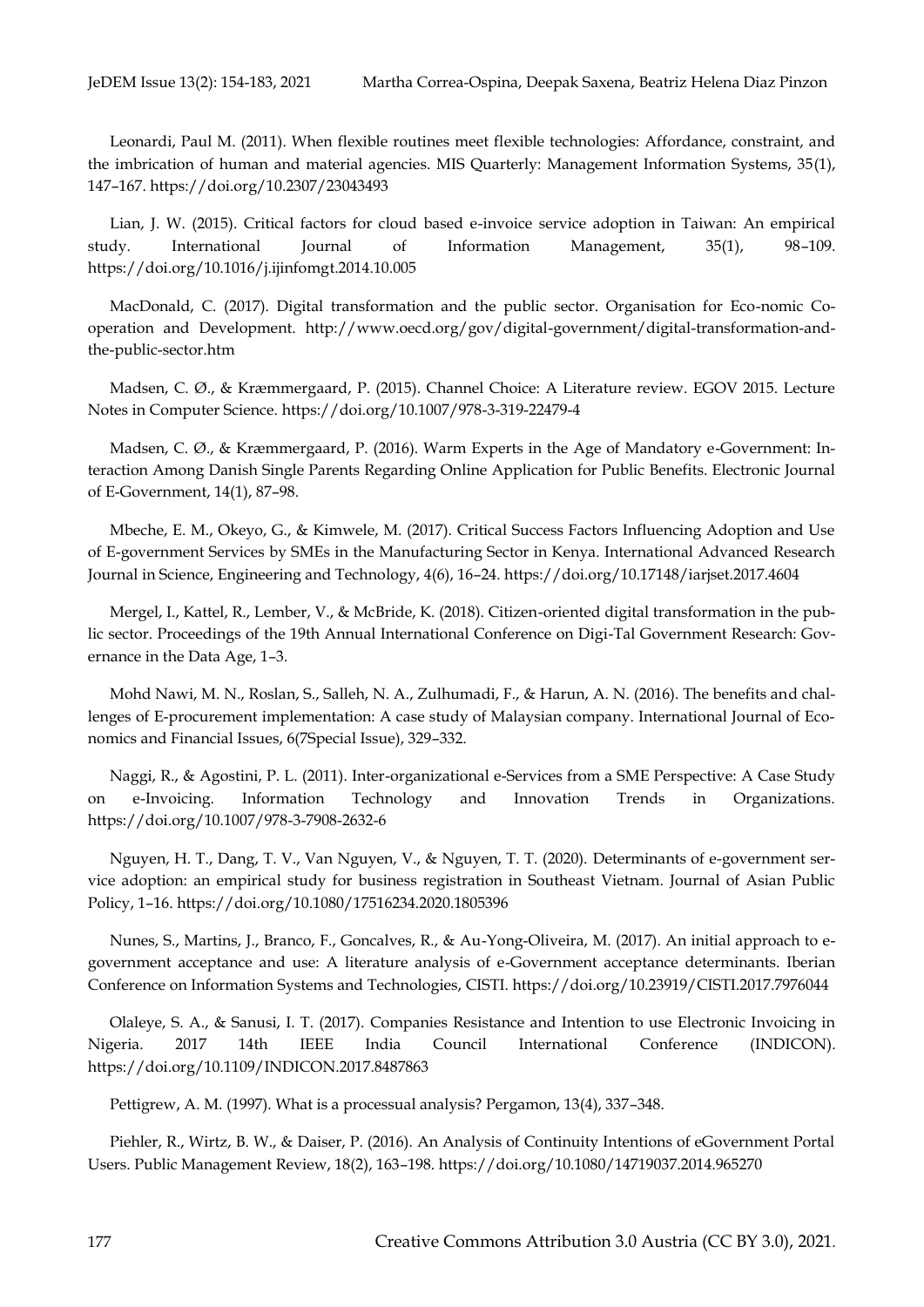Pinem, A. A., Immanuella, I. M., Hidayanto, A. N., Phusavat, K., & Meyliana. (2018). Trust and its impact towards continuance of use in government-to-business online service. Transforming Government: People, Process and Policy, 12(3–4), 265–285. https://doi.org/10.1108/TG-02-2018-0008

Rammea, L., & Grobbelaar, S. S. (2017). The Evaluation of e-Government Implementation. IEEE Africon 2017 Proceedings.

Reddick, C. G., & Roy, J. (2013). Business perceptions and satisfaction with e-government: Findings from a Canadian survey. Government Information Quarterly, 30(1), 1–9. https://doi.org/10.1016/j.giq.2012.06.009

Riyadh, H. A., Alfaiza, S. A., & Sultan, A. A. (2019). The effects of technology, organisational, behavioural factors towards utilization of egovernment adoption model by moderating cultural factors. Journal of Theoretical and Applied Information Technology, 97(8), 2142–2165.

Rogers, E. M. (1995). Diffusion of innovations (3rd Editio). Free Press.

Ruvalcaba-Gomez, E. A. (2019). Open government and citizen participation: Perceptions between civil society organizations and government. EJournal of EDemocracy and Open Government, 11(2), 1-13. https://doi.org/10.29379/jedem.v11i2.539

Sambasivan, M., Wemyss, G. P., & Rose, R. C. (2010). User acceptance of a G2B system: A case of electronic procurement system in Malaysia. Internet Research, 20(2), 169–187. https://doi.org/10.1108/10662241011032236

Santa, R., MacDonald, J. B., & Ferrer, M. (2019). The role of trust in e-Government effectiveness, operational effectiveness and user satisfaction: Lessons from Saudi Arabia in e-G2B. Government Information Quarterly, 36(1), 39–50. https://doi.org/10.1016/j.giq.2018.10.007

Saunders, M. N. K., Lewis, P., & Thornhill, A. (2019). Research Methods for Business Students (8th ed.). Pearson.

Saxena, D. (2019). The Search for Mechanisms in Business Research : Reflections on Retroductive Analysis in a Multilevel Critical Realist Case Study. Electronic Journal of Business Research Methods, 17(1), 17–27.

Saxena, D., & Mcdonagh, J. (2017a). A systematic literature review of the enterprise systems research in leading IS journals(2000-2015). Proceedings of the Twelfth Midwest Association for Information Systems Conference, Springfield, Illinois May 18-19, September, 7. https://www.researchgate.net/publication/318116965

Saxena, D., & Mcdonagh, J. (2017b). Yet Another "List" of Critical Success "Factors" for Enterprise Systems: Review of Empirical Evidence and Suggested Research Directions. UKAIS: 22nd Annual Conference: Ubiquitous Information Systems: Surviving and Thriving in a Connected Society. https://aisel.aisnet.org/ukais2017/66

Sayer, A. (2010). Method in social science: A realist approach (2nd ed.). Routledge.

Scholta, H., Halsbenning, S., Distel, B., & Becker, J. (2020). Walking a Mile in Their Shoes—A Citizen Journey to Explore Public Service Delivery from the Citizen Perspective. Electronic Government: 19th IFIP WG 8.5 International Conference, Proceedings, 164–178.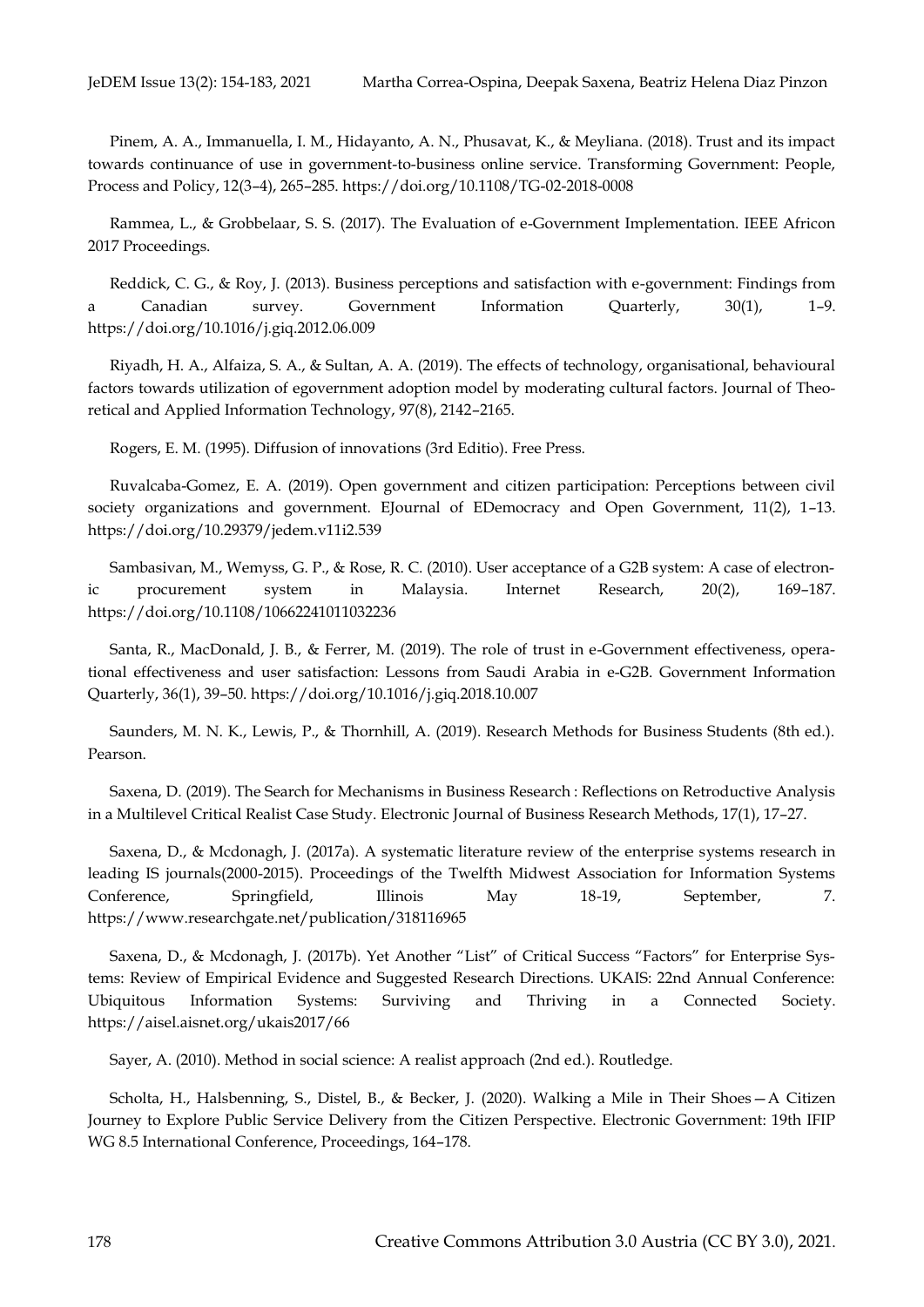Seo, D. B., Tan, C. W., & Warman, G. (2018). Vendor satisfaction of E-government procurement systems in developing countries: an empirical research in Indonesia. Information Technology for Development, 24(3), 554–581. https://doi.org/10.1080/02681102.2018.1454878

Shao, B., Luo, X. (Robert), & Liao, Q. (2015). Factors influencing e-tax filing adoption intention by business users in China. Electronic Government, an International Journal, 11(4), 283–305. https://doi.org/10.1504/EG.2015.071408

Soong, K. K., Ahmed, E. M., & Tan, K. S. (2020). Factors influencing Malaysian small and medium enterprises adoption of electronic government procurement. Journal of Public Procurement, 20(1), 38–61. https://doi.org/10.1108/JOPP-09-2019-0066

Teerling, M. L., & Pieterson, W. (2011). How to improve e-government use: An empirical examination of multichannel marketing instruments. Information Polity: The International Journal of Government & Democracy in the Information Age, 16(2), 171–187. https://doi.org/10.3233/IP-2011-0213

Thi, L., Lim, H., & Al-Zoubi, M. I. (2014). Estimating influence of TOE factors on E-Government usage: Evidence of Jordanian companies. International Journal of Business and Society, 15(3), 413–436.

Tung, L. L., & Rieck, O. (2005). Adoption of electronic government services among business organizations in Singapore. The Journal of Strategic Information Systems, 14(4), 417–440. https://doi.org/10.1016/j.jsis.2005.06.001

Ulman, M., Jarolímek, J., Vasilenko, A., & Kánská, E. (2012). The evaluation of use and quality of public eservices among enterprises. Agris On-Line Papers in Economics and Informatics, 4(2), 61–72.

Urciuoli, L., Hintsa, J., & Ahokas, J. (2013). Drivers and barriers affecting usage of e-Customs - A global survey with customs administrations using multivariate analysis techniques. Government Information Quarterly, 30(4), 473–485. https://doi.org/10.1016/j.giq.2013.06.001

van den Boer, Y., Arendsen, R., & Pieterson, W. (2016). In search of information: Investigating source and channel choices in business-to-government service interactions. Government Information Quarterly, 33(1), 40–52. https://doi.org/10.1016/j.giq.2015.11.010

van den Boer, Y., Pieterson, W., & Arendsen, R. (2011). Channel Choice in the G2B Context: Towards a Research Agenda. In IFIP International Federation for Information Processing (pp. 14–27). https://doi.org/10.1007/978-3-642-27260-8\_2

van den Boer, Y., Pieterson, W., Arendsen, R., & De Groot, M. (2014). Source and Channel Choices in Business-to-Government Service Interactions: A Vignette Study. IFIP International Federation for Information Processing 2014, 8653 LNCS, 120–132. https://doi.org/10.1007/978-3-662-44426-9

van den Boer, Y., Pieterson, W., Arendsen, R., & van Dijk, J. (2017). Towards a model of source and channel choices in business-to-government service interactions: A structural equation modeling approach. Government Information Quarterly, 34(3), 434–456. https://doi.org/10.1016/j.giq.2017.07.002

van den Boer, Y., van de Wijngaert, L., Pieterson, W., & Arendsen, R. (2012). On the interaction of source and channel choice in the government-to- business context. Lecture Notes in Computer Science (Including Subseries Lecture Notes in Artificial Intelligence and Lecture Notes in Bioinformatics), 7443 LNCS, 27–39. https://doi.org/10.1007/978-3-642-33489-4\_3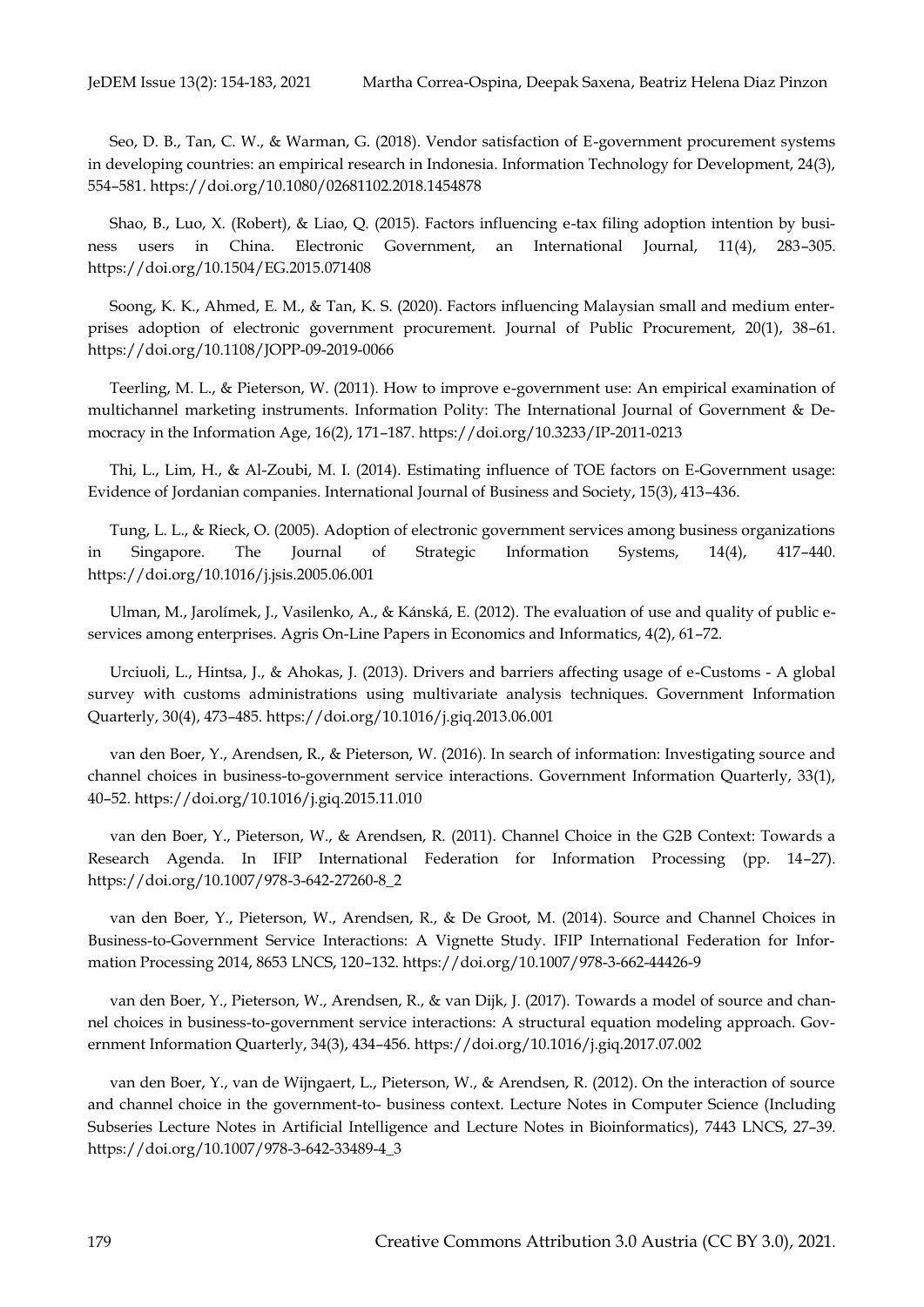Vejačka, M. (2018). Acceptance of e-government services by business users: The case of Slovakia. Journal of Applied Economic Sciences, 13(5), 1409–1417.

Webster, J., & Watson, R. T. (2002). Analyzing the Past to Prepare for the Future: Writing a Literature Review. MIS Quarterly, 26(2), xiii–xxiii. https://doi.org/10.1.1.104.6570

Zammuto, R. F., Griffith, T. L., Majchrzak, A., Dougherty, D. J., & Faraj, S. (2007). Information technology and the changing fabric of organization. Organization Science, 18(5), 749–762. https://doi.org/10.1287/orsc.1070.0307

#### **About the Author**

#### *Martha Correa-Ospina*

Martha Correa is a PhD Candidate at the Department of Systems and Industrial Engineering, Faculty of Engineering, Universidad Nacional de Colombia-Bogotá. Her doctoral research is related to the uptake of e-government services by businesses (focused on micro businesses). Her research interests focus on the uptake, assessment, and value of information technology in organizations (particularly, public sector).

#### *Deepak Saxena*

Deepak Saxena is an Assistant Professor at the Department of Management, Birla Institute of Technology and Science Pilani. He holds a PhD from Trinity College Dublin (Ireland). His areas of interest include digital transformation, public services, and critical realism. His works have appeared in journals such as Australasian Journal of Information Systems, Electronic Journal of IS Evaluation, Electronic Journal of e-Government, Irish Journal of Management, Journal of Information Science, and Journal of Information Technology Teaching Cases.

#### *Beatriz Helena Díaz Pinzón*

Beatriz Díaz is an Associate Professor at the Business School, Faculty of Economic Sciences, Universidad Nacional de Colombia-Bogotá. She is a Systems Engineer from the same University, and she holds a Master of management of Information Systems and Organizations, and a PhD in Management Sciences from the University of Grenoble (France). She is the director of the GISTIC research group. Her research areas include management information systems and education.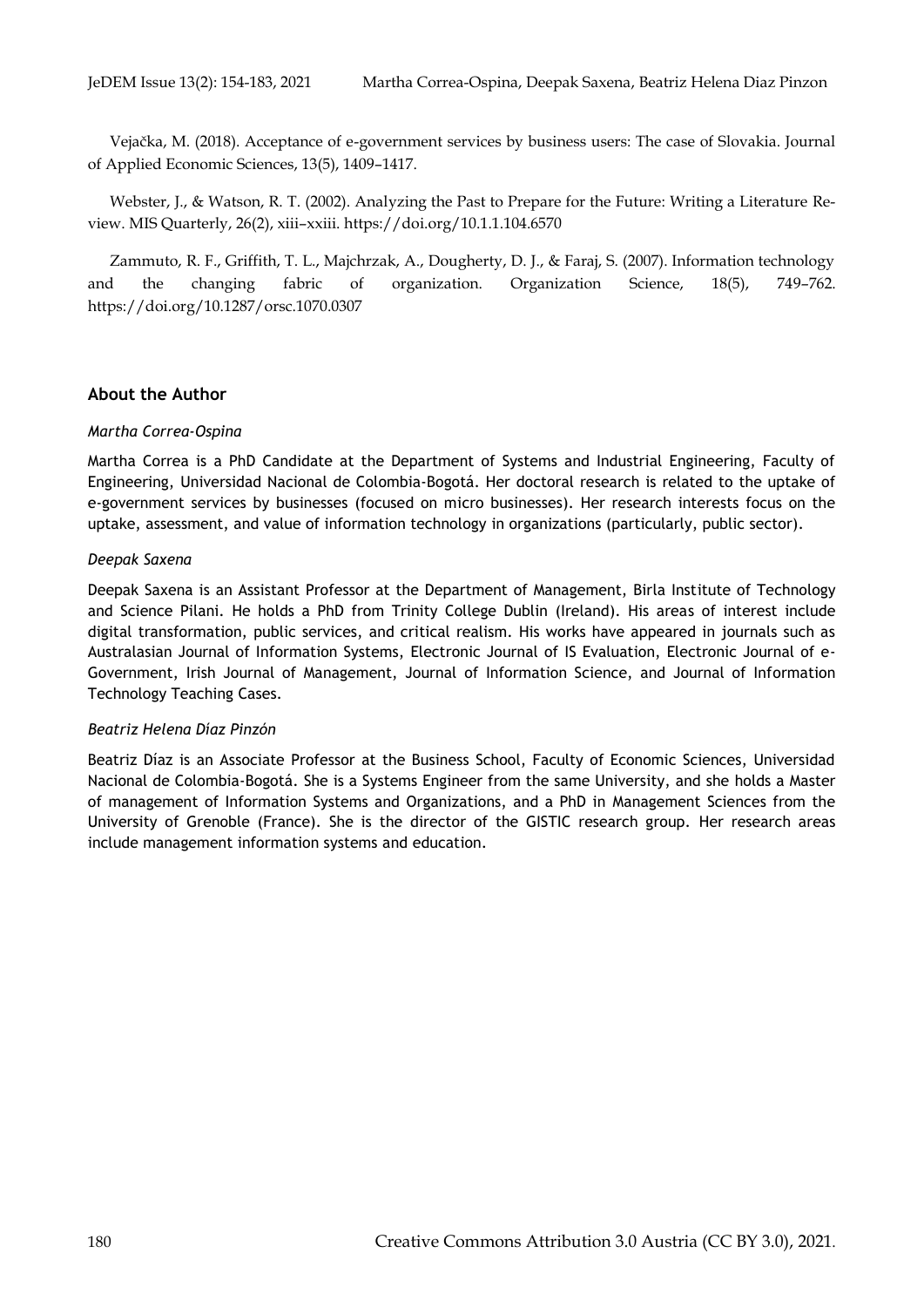# **Appendix A: Pool of papers**

| Sample (Business size)       | Country of data collec- | Reference to the paper (refer-                 |  |
|------------------------------|-------------------------|------------------------------------------------|--|
|                              | tion                    | ences section)                                 |  |
| Entrepreneurs                | The Netherlands         | (Jansen et al., 2010)                          |  |
| Micro, Small and Medi-<br>um | Germany                 | (Haag et al., 2013)                            |  |
|                              | The Netherlands         | (Arendsen et al., 2006)                        |  |
| Small and Medium             | The United States       | Gunasekaran et al., 2009)                      |  |
|                              | The Netherlands         | (van den Boer et al., 2012)                    |  |
|                              | The Netherlands         | (van den Boer et al., 2014)                    |  |
|                              | Multiple locations      | (Kindel et al., 2014)                          |  |
|                              | The Netherlands         | (van den Boer et al., 2016)                    |  |
|                              | The Netherlands         | (van den Boer et al., 2017)                    |  |
|                              | Kenya                   | (Mbeche et al., 2017)                          |  |
|                              | Vietnam                 | (Nguyen et al., 2020)                          |  |
|                              | Malaysia                | (Kassim & Hussin, 2010; Soong et<br>al., 2020) |  |
| Medium                       | Italy                   | (Naggi & Agostini, 2011)                       |  |
| Large                        | Singapore               | (Tung & Rieck <i>,</i> 2005)                   |  |
|                              | The Netherlands         | (Arendsen et al., 2008)                        |  |
|                              | The Netherlands         | (Arendsen & Van De Wijngaert,<br>2011)         |  |
|                              | Malaysia                | (Sambasivan et al., 2010)                      |  |
|                              | Korea                   | (Lee et al., 2011)                             |  |
|                              | Taiwan                  | (Hung et al., 2012)                            |  |
| All sizes / not specified    | Czech Republic          | (Ulman et al., 2012)                           |  |
|                              | Canada                  | (Reddick & Roy, 2013)                          |  |
|                              | Multiple locations      | Urciuoli et al., 2013)                         |  |
|                              | The Netherlands         | (Arendsen et al., 2014)                        |  |
|                              | Jordan                  | (Thi et al., 2014)                             |  |
|                              | China                   | (Shao et al., 2015)                            |  |
|                              | Taiwan                  | (Lian, 2015)                                   |  |
|                              | Saudi Arabia            | (Alghamdi & Beloff, 2016)                      |  |
|                              | Malaysia                | (Mohd Nawi et al., 2016)                       |  |
|                              | Belgium                 | (Alomar & de Visscher, 2017)                   |  |
|                              | Nigeria                 | (Olaleye & Sanusi, 2017)                       |  |
|                              | Lesotho                 | (Rammea & Grobbelaar, 2017)                    |  |
|                              | Indonesia               | (Seo et al., 2018)                             |  |
|                              | Indonesia               | (Pinem et al., 2018)                           |  |
|                              | Slovakia                | (Vejačka, 2018)                                |  |
|                              | The Netherlands         | (Bharosa et al., 2018)                         |  |
|                              | Iraq                    | (Riyadh et al., 2019)                          |  |
|                              | Saudi Arabia            | (Santa et al., 2019)                           |  |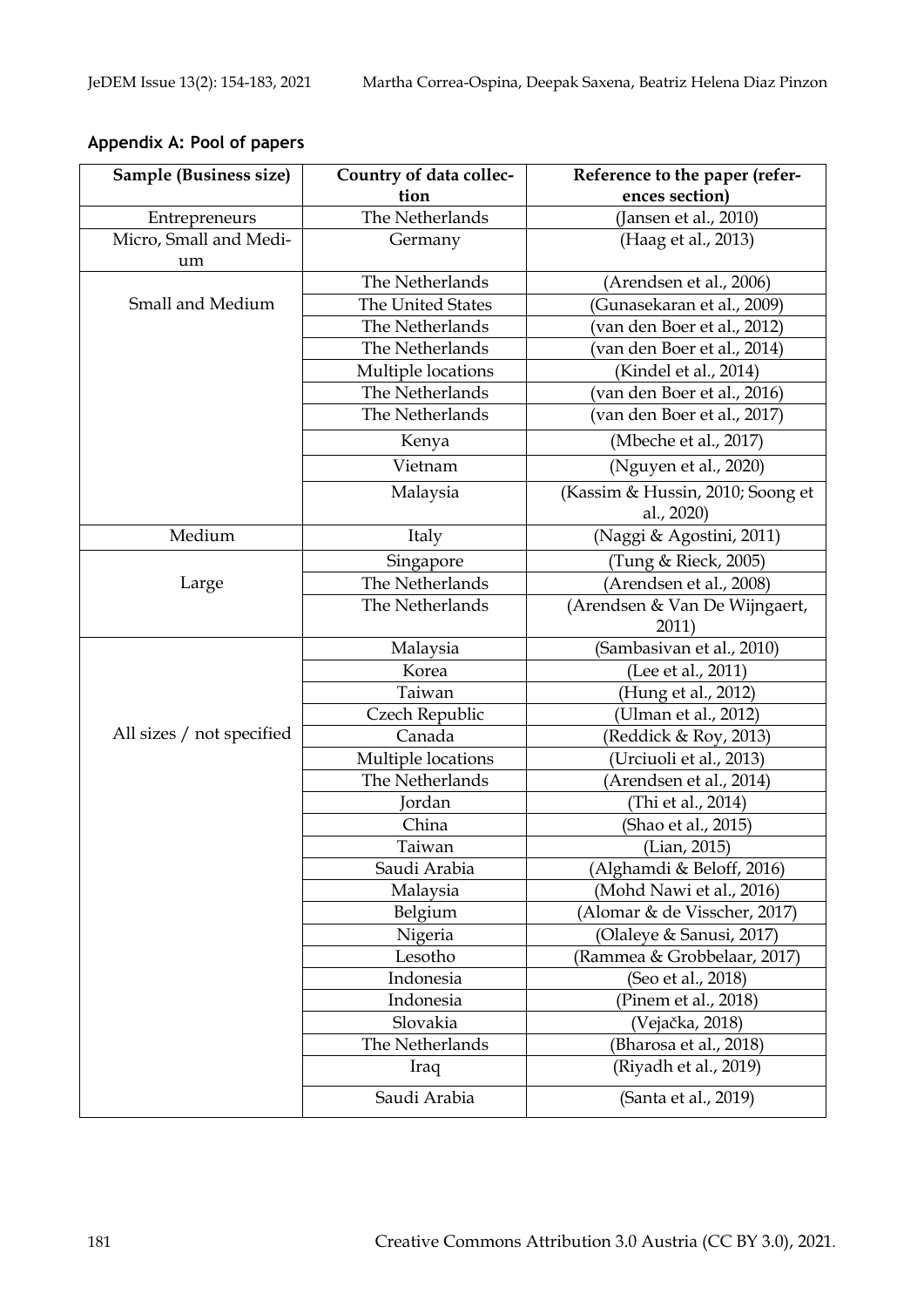## **Appendix B: Retroduction process**

| Factor                          | Category                           | Hypothesized<br>mechanism | Context |
|---------------------------------|------------------------------------|---------------------------|---------|
| <b>Effort</b> expectation       |                                    |                           |         |
| Complexity                      |                                    |                           |         |
| Ease of use                     | Expected complexi-                 |                           |         |
| Age                             | ty                                 |                           |         |
| Fear of change                  |                                    |                           |         |
| Service convenience             |                                    |                           |         |
| Operational performance         |                                    |                           |         |
| Operational effectiveness       |                                    | Expectation               |         |
| Perceived usefulness            |                                    | mechanism                 |         |
| Perceived benefits              | Expected opera-<br>tional benefits |                           |         |
| Relative advantage              |                                    |                           |         |
| Cost of access/using            |                                    |                           |         |
| Perceived administrative bur-   |                                    |                           |         |
| den reduction                   |                                    |                           |         |
| Cost-savings                    |                                    |                           |         |
| Performance expectancy          |                                    |                           |         |
| Perception of high-quality of-  |                                    |                           |         |
| fline service provision         |                                    |                           |         |
| Perceived quality of services   |                                    |                           | Inner   |
| Service convenience             | Service experience                 |                           | context |
| Previous experience             |                                    |                           |         |
| Prior experience                |                                    |                           |         |
| Satisfaction                    |                                    |                           |         |
| Productivity                    |                                    |                           |         |
| Successful system implementa-   |                                    |                           |         |
| tion                            |                                    |                           |         |
| Ease of use                     |                                    |                           |         |
| Perceived administrative bur-   |                                    | Experience                |         |
| den reduction                   |                                    | mechanism                 |         |
| Trust in e-government           |                                    |                           |         |
| Perceived expertise of the gov- |                                    |                           |         |
| ernment                         | Usage experience                   |                           |         |
| Positive attitude towards gov-  |                                    |                           |         |
| ernment                         |                                    |                           |         |
| Performance risk                |                                    |                           |         |
| Perceived security              |                                    |                           |         |
| Financial risk                  |                                    |                           |         |
| Time-savings                    |                                    |                           |         |
| Perceived Risk                  |                                    |                           |         |
| Organizational readiness        |                                    | Affordance<br>mechanism   |         |
| Digital skills                  | Institutional capa-<br>bilities    |                           |         |
| Human resources                 |                                    |                           |         |
| IT infrastructure               |                                    |                           |         |
| Self-efficacy                   |                                    |                           |         |